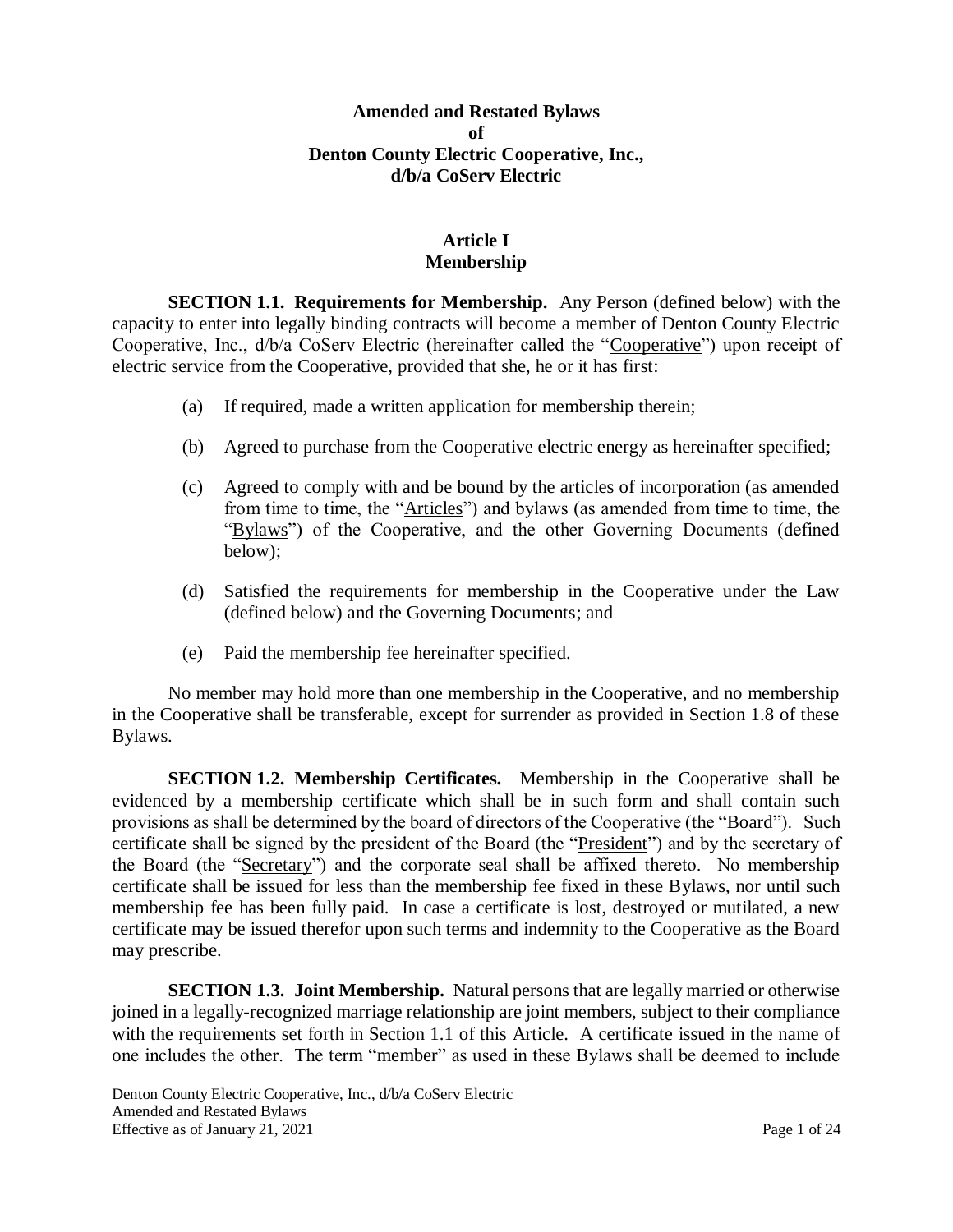natural persons that are legally married or otherwise joined in a legally-recognized marriage relationship holding a joint membership and any provisions relating to the rights and liabilities of membership shall apply equally with respect to the holders of a joint membership. Without limiting the generality of the foregoing, the effect of the hereinafter specified actions by or in respect of the holders of a joint membership shall be as follows:

- (a) The presence at a meeting of either or both shall be regarded as the presence of one member and shall constitute a joint waiver of notice of the meeting;
- (b) The vote of either separately or both jointly shall constitute one joint vote;
- (c) A waiver of notice signed by either or both shall constitute a joint waiver;
- (d) Notice to either shall constitute notice to both;
- (e) Expulsion of either shall terminate the joint membership;
- (f) Withdrawal of either shall terminate the joint membership; and
- (g) Either but not both may be elected as a director, or elected or appointed as an officer, of the Cooperative, provided that the one so elected or appointed meets the qualifications for such office.

**SECTION 1.4. Persons Entitled to Membership.** Any Person, otherwise meeting the requirements for membership, that desires to purchase electric energy for delivery to any point in a rural area or any incorporated or unincorporated city or town, rural or non-rural, served by the Cooperative and in which no central station service was available at the time the Cooperative began furnishing electric energy to the citizens thereof, may become a member of the Cooperative.

**SECTION 1.5. Membership Fees.** The membership fee in the Cooperative shall be set by the Board.

**SECTION 1.6. Extension Service.** Extension service is defined as an extension of distribution lines for a distance greater than the distance for which an extension will be made without the payment of an additional fee or contribution to the cost of construction.

**SECTION 1.7. Purchase of Electric Energy.** Each member shall, as soon as electric energy shall be available, purchase from the Cooperative all electric energy purchased for use on the premises specified in the member's account, and shall pay therefor at rates which shall from time to time be fixed by the Board. It is expressly understood that amounts paid for electric energy in excess of the cost of service are furnished by members as capital and each member shall be credited with the capital so furnished as provided in these Bylaws. Each member shall pay to the Cooperative such minimum amount regardless of the amount of electric energy consumed as shall be fixed by the Board from time to time. Each member shall also pay all amounts owed by such member to the Cooperative as and when the same shall become due and payable.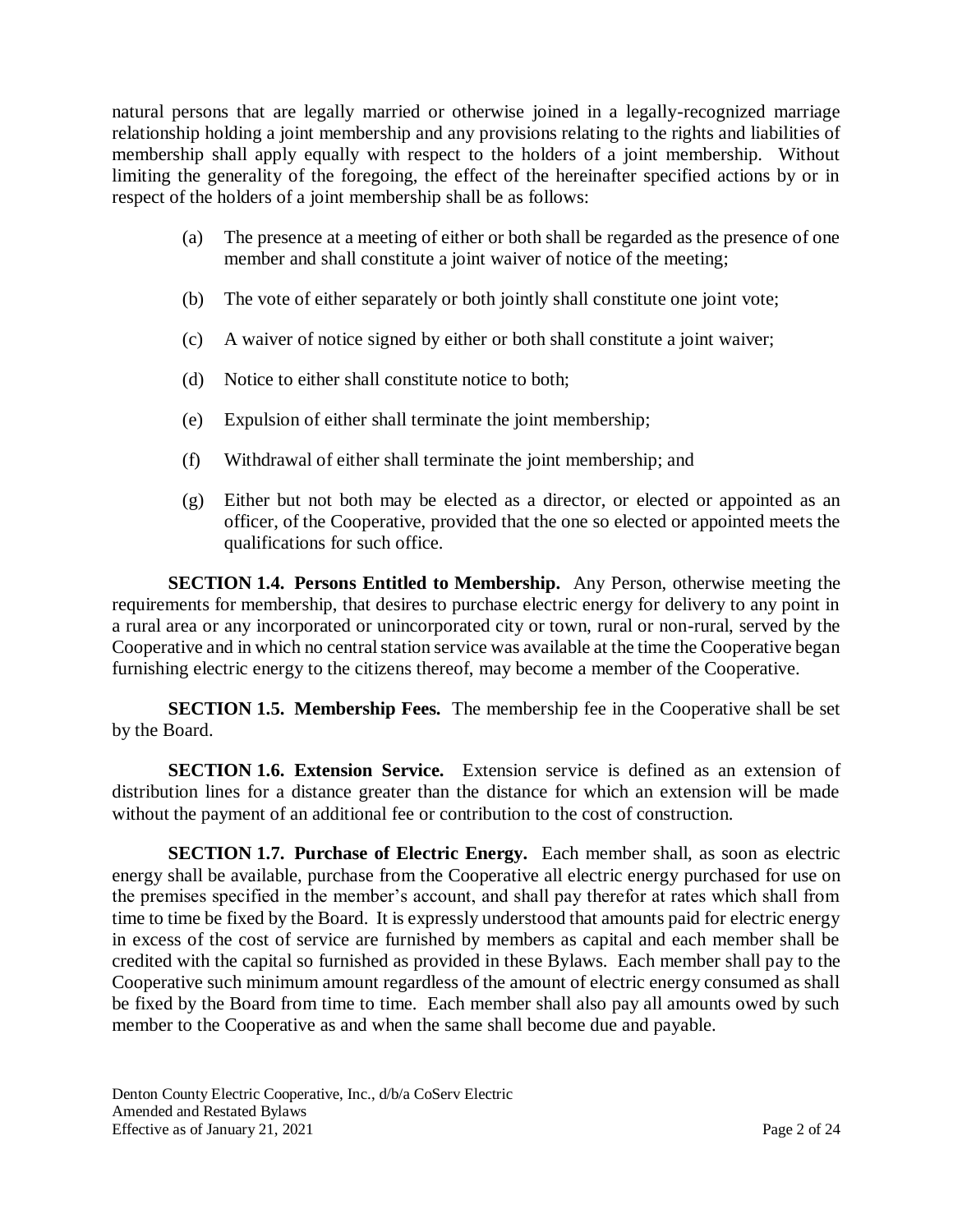### **SECTION 1.8. Termination of Membership.**

- (a) Any member may withdraw from membership upon compliance with such terms and conditions as the Board may prescribe. The Board may, by the affirmative vote of not less than two-thirds of all the directors, expel any member who (i) fails to comply with any of the provisions of the Governing Documents, but only if such member shall have been given written notice by the Cooperative that such failure makes such member liable to expulsion and, if such failure is curable, such member does not cure such failure within ten (10) days after such notice was given, or (ii) breaches or violates any other written agreement or understanding between the member or any of that member's affiliates or (if that member is an individual) any of that member's Close Relatives (defined below), on the one hand, and the Cooperative or any of its affiliates, on the other hand, and, if such breach or violation is curable, fails to cure such breach or violation within any cure period provided in such written agreement or understanding. In these Bylaws, an "affiliate" of any Person is another Person controlling, controlled by, or under common control with the first Person; and for this purpose, "control" (and any of its derivative terms) means the possession, directly or indirectly, of the power to direct the management and policies of a Person, whether through the ownership of voting securities, by contract or otherwise. Any expelled member may be reinstated by vote of the Board or by vote of the members at any annual or special meeting.
- (b) The membership of a member who, for a period of six (6) consecutive months during which service is available to such member, has not purchased electric energy from the Cooperative, may be canceled, and such member expelled, by resolution of the Board.
- (c) Upon the death, withdrawal, cessation of existence or expulsion of a member, the membership of such member shall thereupon terminate, and the membership certificate of such member shall be surrendered forthwith to the Cooperative or may be cancelled by resolution of the Board; provided, however, that the foregoing provisions of this Section 1.8(c) shall not be construed as terminating the membership of the other person in a joint membership with any deceased, withdrawn or expelled member, unless the Board also determines (in the case of a withdrawal or expulsion) that the membership of such other person is also terminated. If the membership of the other person in a joint membership with the deceased, withdrawn or expelled member is continuing and if the membership certificate is in the name of the other person, then no action need be taken regarding that certificate; but if the membership certificate is in the name of the deceased, withdrawn or expelled member, then the Cooperative will issue a new membership certificate in the name of the other person in a joint membership with the deceased, withdrawn or expelled member. Termination of membership in any manner shall not release a member or his or her estate from liability for any debts due the Cooperative.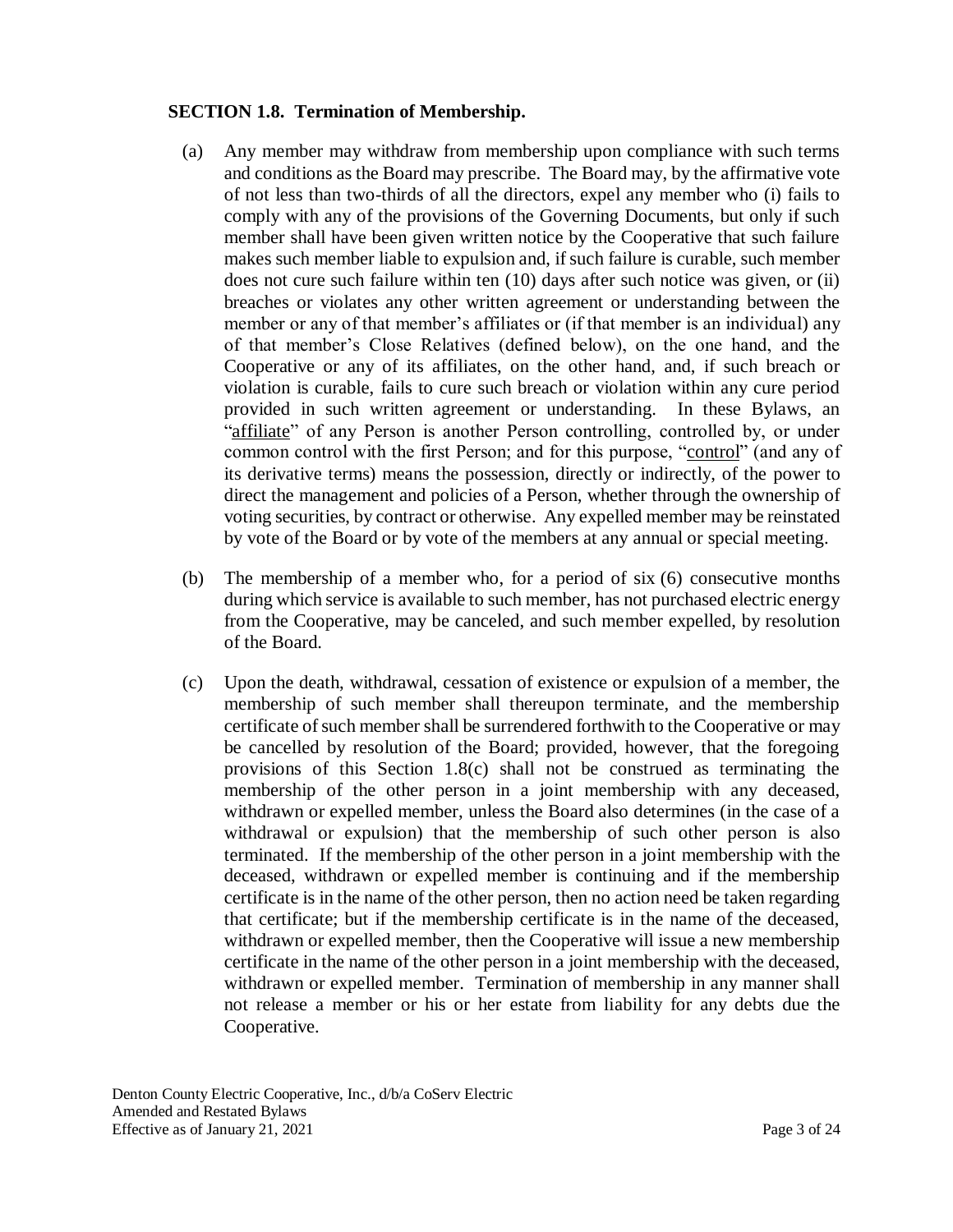(d) In case of termination of membership in any manner, the Cooperative shall repay to the member the amount of the membership fee paid by such member; provided, however, that the Cooperative shall deduct from the amount of the membership fee the amount of any debts or obligations owed by the member to the Cooperative.

### **Article II Rights and Liabilities of Members**

**SECTION 2.1. Property Interest of Members.** Upon the dissolution of the Cooperative, after (a) all debts and liabilities of the Cooperative shall have been paid, (b) all capital furnished through patronage shall have been retired as provided in these Bylaws, and (c) the amount of all other equities maintained in the names of members and former members have been paid; the remaining property and assets of the Cooperative shall be distributed among the members as of the date of the filing of the certificate of dissolution in the proportion which the aggregate patronage of each bears to the total patronage of all members as of the date of filing of the certificate of dissolution, to the extent practicable as determined by the Board, unless otherwise provided by Law.

**SECTION 2.2. Non-liability for Debts of the Cooperative.** The private property of the members shall be exempt from execution or other liability for the debts of the Cooperative and no member shall be liable or responsible for any debts or liabilities of the Cooperative.

## **Article III Meetings of Members**

**SECTION 3.1. Annual Meeting.** The annual meeting of the members shall be held on the date established by resolution adopted by the Board. The meeting shall be held at such place in a county served by the Cooperative, as may be selected by the Board. The notice of the meeting shall designate the purposes of the meeting, including, to the extent applicable, the purposes of electing directors, making reports regarding the Cooperative, and transacting such business as may come before the meeting. The notice of the annual meeting shall also designate the date, time, and place of the meeting. It shall be the responsibility of the Board to make adequate plans and preparations for the annual meeting. Failure to hold the annual meeting at the designated time shall not work a forfeiture or dissolution of the Cooperative.

**SECTION 3.2. Special Meetings.** Special meetings of the members may be called by resolution of the Board, by a majority of the directors, by the President, or by a petition signed by ten percent (10%) or more of all members. For a members' petition to call a special meeting to be valid and proper, each member signing the petition must date his, her, or its signature on the petition, and all signatures must be dated within sixty (60) days of the date the petition is submitted to the Board or such other Person as the Board may designate. The petition must be submitted to and reviewed by the Board or such other Person as the Board may designate, and if it is determined that the submitted petition is improper, then the submitted petition may not be corrected or supplemented, but (if the petitioning members so desire) a new petition must be made and submitted. In any case, it shall be the duty of the Secretary to cause notice of such meeting to be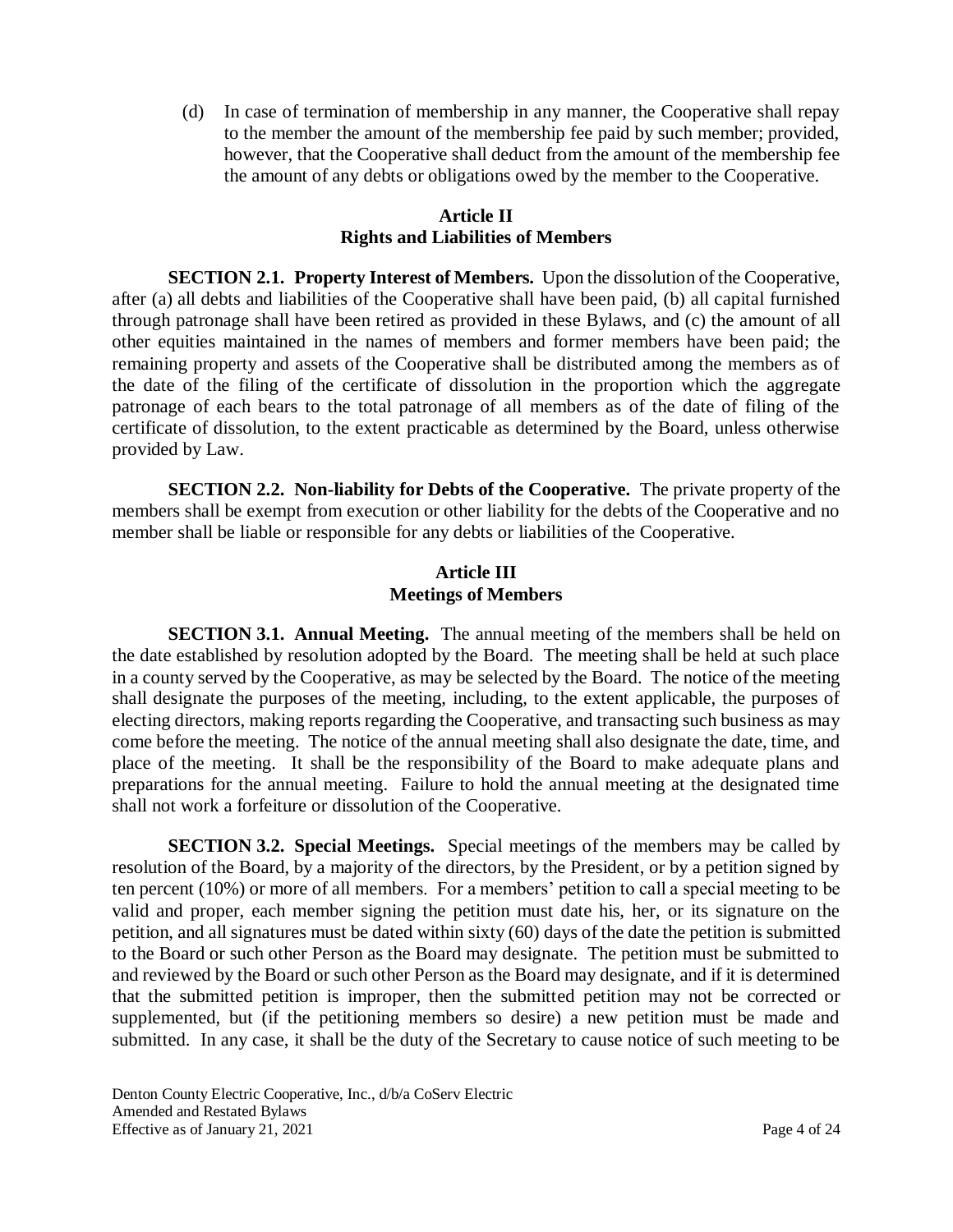given as hereinafter provided. Special meetings of the members may be held at any place within one of the counties served by the Cooperative as may be designated by the Board and shall be specified in the notice of the special meeting.

**SECTION 3.3. Notice of Members' Meetings.** Written or printed notice stating the place, day and hour of the meeting and, in the case of a special meeting or an annual meeting at which business requiring special notice is to be transacted (including the transaction of any business contemplated under Section 4.9 of these Bylaws), the purpose or purposes for which the meeting is called, shall be given (in accordance with Section 11.1 of these Bylaws) or delivered (in accordance with this Section 3.3) not less than ten  $(10)$  days nor more than thirty  $(30)$  days before the date of the meeting, by or at the direction of the President or the Secretary, or upon any failure to do so by the President or the Secretary, by the Persons calling the meeting, to each member as of the Record Date (defined below) for such meeting. If mailed with first-class mail postage thereon prepaid, such notice shall be deemed to be delivered when deposited in the United States mail, addressed to the member at his address as it appears on the records of the Cooperative, notwithstanding anything in Section 11.1(b) of these Bylaws to the contrary. The failure of any member to receive notice of an annual or special meeting of the members shall not invalidate any action which may be taken by the members at any such meeting.

**SECTION 3.4. Quorum.** Except as provided in the Articles, one percent (1%) of the Total Membership (defined below) as of the Record Date for a meeting present at the meeting in person (if voting in person is allowed at such meeting) or represented by mail ballot (if voting by mail ballot is allowed at such meeting) or represented by ballot (or the equivalent) transmitted electronically (if voting by electronic ballot or the equivalent is allowed at such meeting) shall constitute a quorum for the transaction of business at all meetings of the members. If less than a quorum is present at any meeting, a majority of the members present in person may adjourn the meeting from time to time without further notice.

# **SECTION 3.5. Voting.**

(a) At all meetings of members, a member as of the corresponding Record Date may vote only by mail ballot unless (i) the meeting concerns the removal of a director in accordance with Section 4.9 of these Bylaws, in which case there shall be voting in person only, or (ii) the Board determines by resolution to allow (A) voting in person or by an electronic or other method as well as by mail ballot or (B) either or both of voting in person or voting by an electronic or other method only. If the Board determines that one or more other methods of voting in addition to mail ballot are to be used, the members shall be informed of the method(s) of voting to be used at the meeting. The Board may also specify that any voting in person for any matter, in addition to the election of any director as provided in Section 4.8 of these Bylaws, shall be by written ballot. Voting by proxy shall not be allowed. Each member shall be entitled to only one vote on each matter submitted to a vote at a meeting of the members. Each matter submitted to a vote at a meeting shall be decided by a vote of the majority of the members present at the meeting, except as otherwise provided by Law, the Articles, or these Bylaws.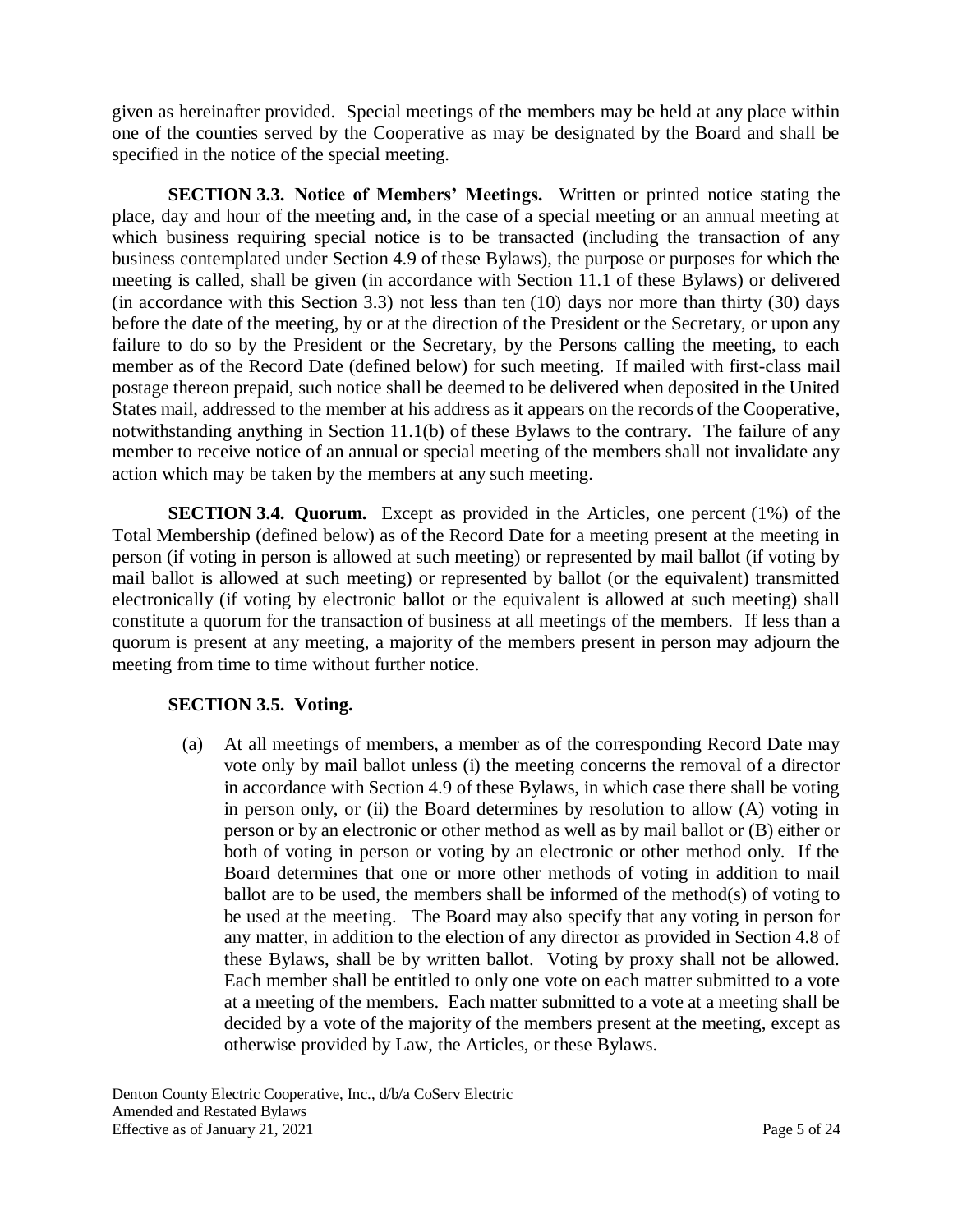- (b) In connection with any matter of business of the Cooperative, including the election of directors, submitted to a vote at a meeting of the members where the members are required or allowed to vote by mail ballot, the Board shall cause written or printed mail ballots to be prepared and mailed to the members (as of the Record Date) for their action. Ballots so mailed shall specify the member meeting to which they correspond, list each issue or question submitted and, if directors are to be elected, list the names of person(s) nominated for directors, and each mail ballot shall contain and provide a place where the member may indicate such member's vote. Each member shall be instructed that such member's mail ballot must be received by 5:00 p.m. (local time) at the location determined by the Board or, if no such determination is made, at the Cooperative's principal office, at least five (5) days before the date of the meeting. If members are also allowed to vote in person at the member meeting to which such mail ballot corresponds, then members submitting a completed mail ballot may not vote in person at such meeting regarding any matter described in such ballot. If voting by mail, each mail ballot shall be signed and mailed or delivered by hand or courier by the member casting such ballot to the location determined by the Board or, if no such determination is made, to the Secretary of the Cooperative at the Cooperative's principal office.
- (c) In connection with any matter of business of the Cooperative, including the election of directors, submitted to a vote at a meeting of the members where the members are allowed to vote by electronic ballot, the Board shall cause instructions on how to access and cast electronic ballots to be prepared and submitted to the members (as of the Record Date) for their action. The electronic ballots shall specify the member meeting to which they correspond, list each issue or question submitted and, if directors are to be elected, list the names of person(s) nominated for directors, and each electronic ballot shall contain and provide a place where the member may indicate such member's vote. Each member shall be instructed that such member's electronic ballot must be received by 5:00 p.m. (local time) at the location determined by the Board or, if no such determination is made, at the Cooperative's principal office, at least five (5) days before the date of the meeting. If members are also allowed to vote in person at the member meeting to which such electronic ballot corresponds, then members submitting a completed electronic ballot may not vote in person at such meeting regarding any matter described in such ballot. If voting by electronic ballot, each electronic ballot shall be signed or similarly authenticated by the member and submitted through the electronic system selected by the Board for the submission of such electronic ballots.
- (d) If any director is to be elected at a meeting, the Board shall select or cause to be selected an election official to receive, validate and count mail, and if used, electronic ballots prior to the meeting of members, and such election official shall certify as to the accuracy of all such counts.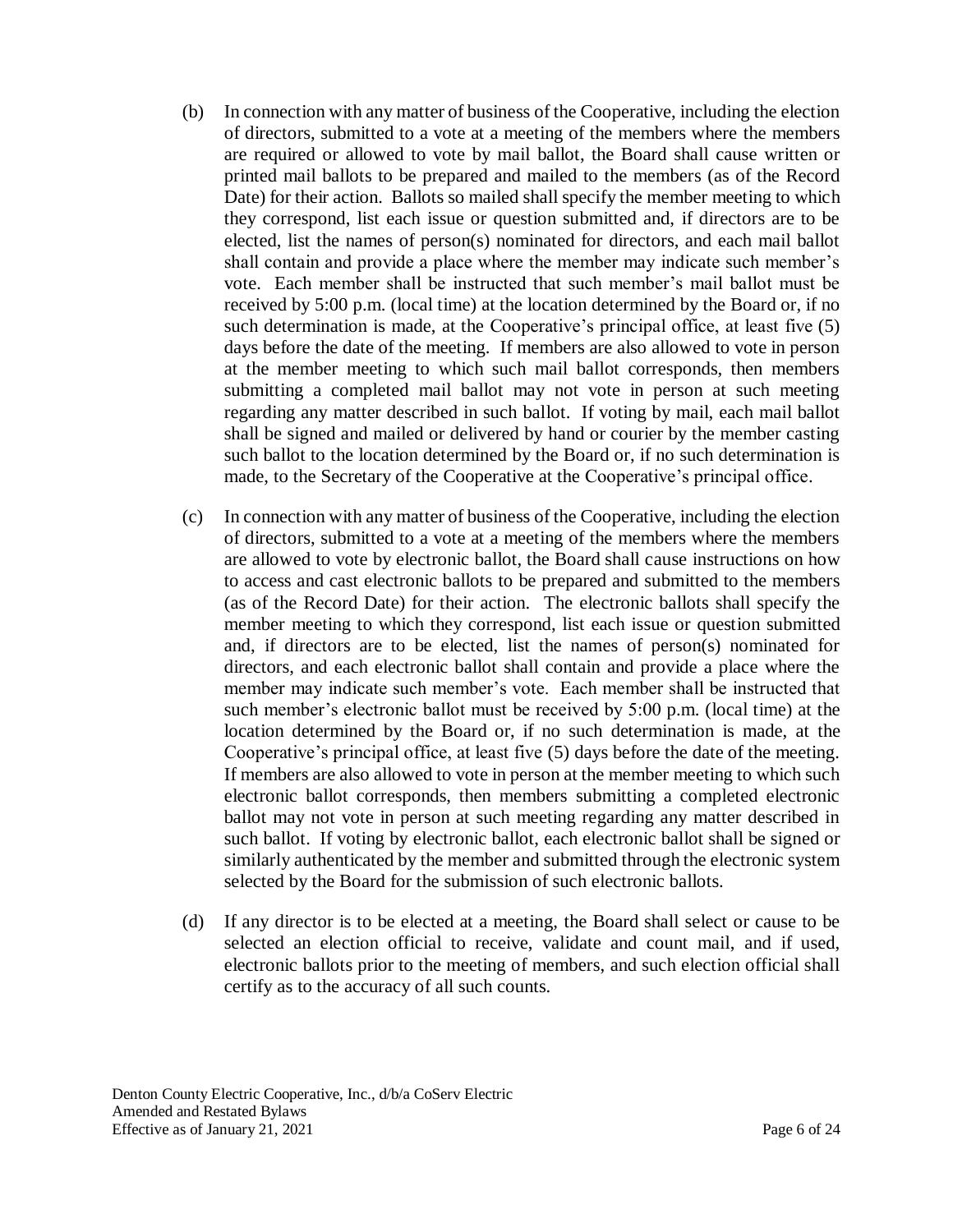**SECTION 3.6. Order of Business.** The order of business at the annual meeting of the members and, so far as possible, at all other meetings of the members, shall be as determined by the Board.

### **SECTION 3.7. Record Date.**

- (a) A "Record Date" is the date for determining the total number of members of the Cooperative (the "Total Membership") and the members entitled to: (1) sign a member petition, request, demand, consent, appointment, or similar document; (2) receive a ballot, notice of a member meeting, or similar document; or (3) vote. If the membership of a member is terminated after the Record Date, then the member may not sign a document, receive a document, or vote.
- (b) The Board may fix the Record Date, but the Record Date may be no earlier than the date on which the Board takes action to fix the Record Date and must not be more than seventy-five (75) days before the: (i) date the first member signs a member petition, request, demand, consent, appointment, or similar document; (ii) date a ballot, notice, or similar document is due or required; or (iii) date of a member meeting. If not otherwise provided by the Board, the Record Date: (1) for signing a member petition, request, demand, consent, appointment, or similar document is the date the Cooperative first receives the signed document; or (2) for receiving a ballot, notice, or similar document or for voting at a member meeting is the date on which the notice or request for such ballot, notice, or other document or the notice of such member meeting was first given or effective in accordance with Section 3.3 or Section 11.1 of these Bylaws.
- (c) The Record Date for determining the Total Membership and the members entitled to notice of, or to vote at, a member meeting is effective for a member meeting adjourned to a date not more than seventy five (75) days after the Record Date for determining the members entitled to notice of the original member meeting.

**SECTION 3.8. Member Action Without a Member Meeting.** Except as otherwise provided in these Bylaws, members may not act without a member meeting.

### **Article IV Board of Directors**

**SECTION 4.1. General Powers.** The business and affairs of the Cooperative shall be managed by or under the direction of a board of seven (7) directors which shall exercise, and have authority over the exercise of, all of the powers of the Cooperative, except such as are by Law, the Articles or these Bylaws conferred upon or reserved to the members.

**SECTION 4.2. Election and Tenure.** The persons serving as directors of the Cooperative shall compose the Board until their respective terms have expired and their respective successors duly qualified. The directors shall each be assigned a district. The districts shall be numbered so that director elections shall occur, and director terms shall expire, as follows: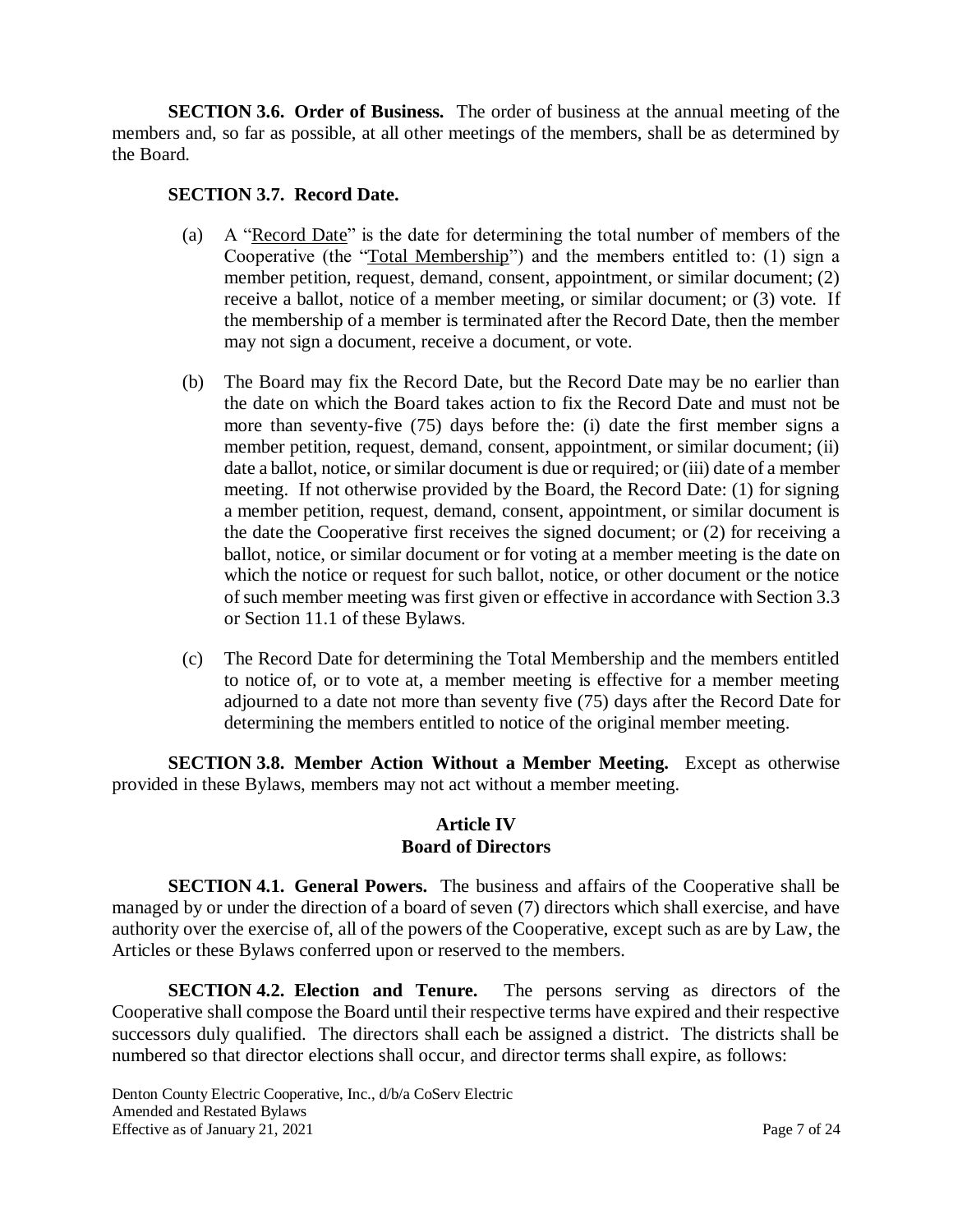- (a) Districts 1 and 5, elections for four-year terms in 2021, 2025, and every four (4) years thereafter;
- (b) Districts 2 and 7, elections for four-year terms in 2022, 2026, and every four (4) years thereafter;
- (c) Districts 3 and 6, elections for four-year terms in 2023, 2027, and every four (4) years thereafter; and
- (d) District 4, an election for one five-year term in 2023, then elections for four -year terms in 2028, 2032, and every four (4) years thereafter.

**SECTION 4.3. Voting Districts.** The territories served, or to be served, by the Cooperative shall be divided by the Board into seven (7) districts. One member from each district shall be elected to the Board. The Board shall give due consideration to membership representation and configuration in dividing the territories into districts. The Board shall review the composition of the districts at least once every three (3) years.

**SECTION 4.4. Term of Directors.** Directors shall be elected by the members for a term of four (4) years (except for a single five-year term for District 4, then four-year terms, as described further in Section 4.2) commencing on the first day of the first calendar month after the date of election, and shall continue to serve thereafter until the last day of the calendar month in which the director's successor shall have been elected, or until the director's earlier death, resignation or removal. Any director may be nominated and elected for, and may serve, any number of successive terms.

**SECTION 4.5. Nomination and Election.** Nominations and elections of directors by the members shall be made only in accordance with other provisions of this Article IV, as may be supplemented by one or more policies adopted by the Board.

**SECTION 4.6. Qualifications.** No Person shall be eligible to be nominated for election as, or to become, a director of the Cooperative who:

- (a) is not a member of the Cooperative; or
- (b) has (or is a joint member with a Person who has) one or more accounts with the Cooperative or its affiliates that are not in good financial standing, or has (or is a joint member with a Person who has) a controlling interest in another Person that has one or more accounts with the Cooperative or its affiliates that are not in good financial standing; or
- (c) has not been a member of the Cooperative for the period of twenty four (24) consecutive months immediately prior to election; or
- (d) is not receiving electric service from the Cooperative at the member's principal place of residence; or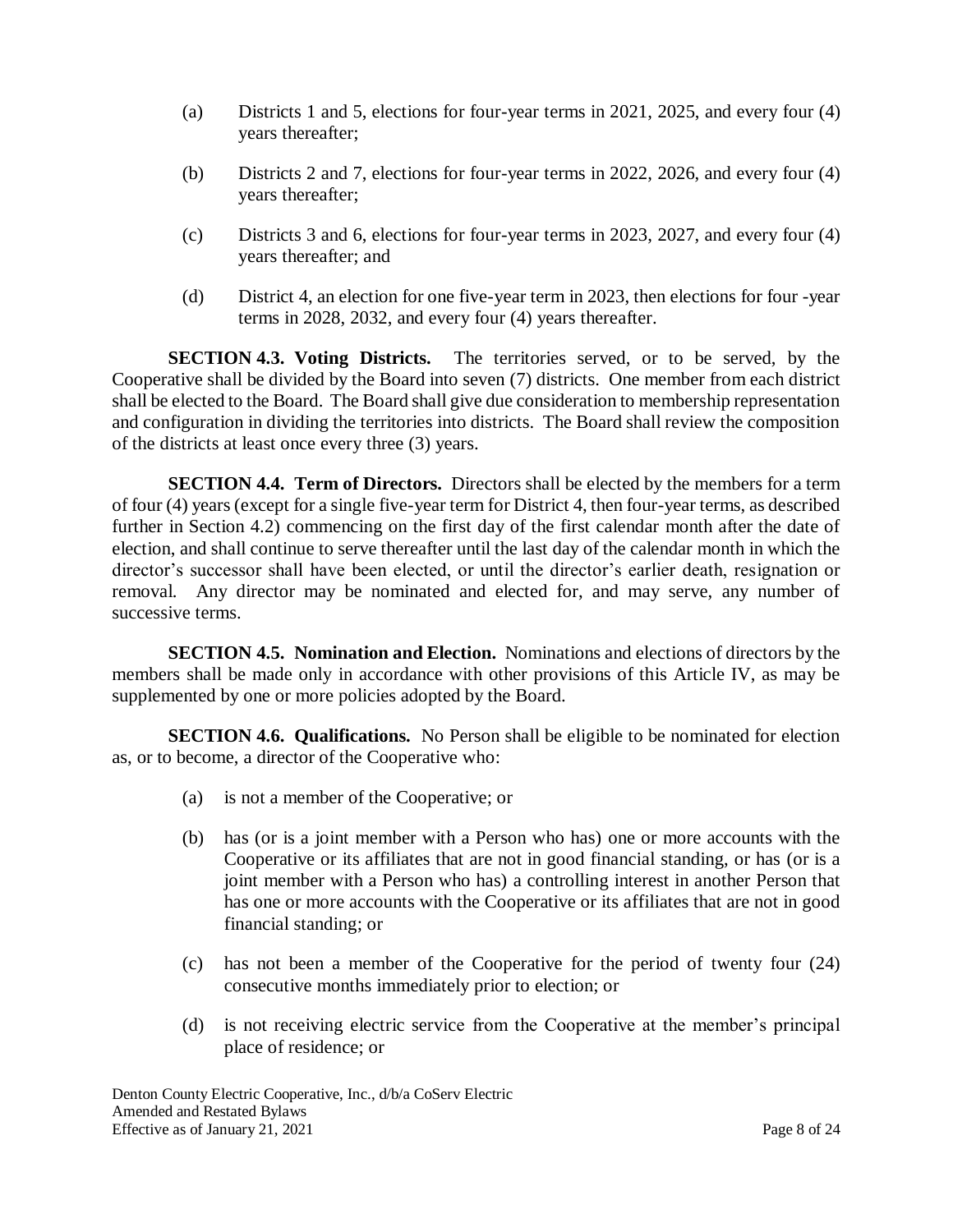- (e) has not maintained a principal place of residence in the district that the person represents or would represent as a director for the period of twenty four (24) consecutive months immediately prior to election; or
- (f) is in any way employed or financially interested, directly or indirectly, in a competing enterprise or a business selling electric energy or supplies or other services to the Cooperative or any of its affiliates (except that no such disabling financial interest shall be deemed to exist merely because the person beneficially owns, as a passive investor, less than five percent (5%) of a class of stock or other equity interest that is publicly traded); or
- (g) (1) occupies or holds any elected position, or (2) has filed any application, petition, declaration or other document, or has been nominated, or has publicly announced his or her intent, to be a candidate for any elected position, or (3) occupies or holds any executive or officer position, of the United States of America or the State of Texas or any political subdivision, governmental agency, or body politic and corporate of the United States of America or the State of Texas, including, but not limited to, any city, municipality, municipal corporation, town, village, district or county. As used above, the term "executive or officer position" includes (i) city manager, town manager, general manager, executive director, commissioner, chairman, chief executive officer, president, chief financial officer, vice president, secretary or treasurer, (ii) any position with authority similar to the positions described in clause (i) above, or (iii) any position that reports directly to any of the positions described in clauses (i) or (ii) above); or
- (h) has been convicted of a felony or has pled guilty to a felony; or
- (i) if such person has been or is already a director of the Cooperative, has been absent from three (3) consecutive Board meetings (regular or special) or absent from more than one-half of the Board meetings (regular or special) in any six (6)-consecutivemonth period. The Board may, for good cause, excuse any absence and if excused, such absence shall not affect the director's eligibility to be nominated or elected again; or
- (j) has (or is a joint member with a Person who has) been an employee, or has (or is a joint member with a Person who has) worked as an independent contractor or an employee of an independent contractor, of the Cooperative or any of its affiliates during the three (3) year period immediately prior to election; or
- (k) is not a natural person; or
- (l) except as otherwise determined by the Board, is the subject of a final and nonappealable judgment in a civil action or an arbitration on the grounds of fraud, deceit or misrepresentation; or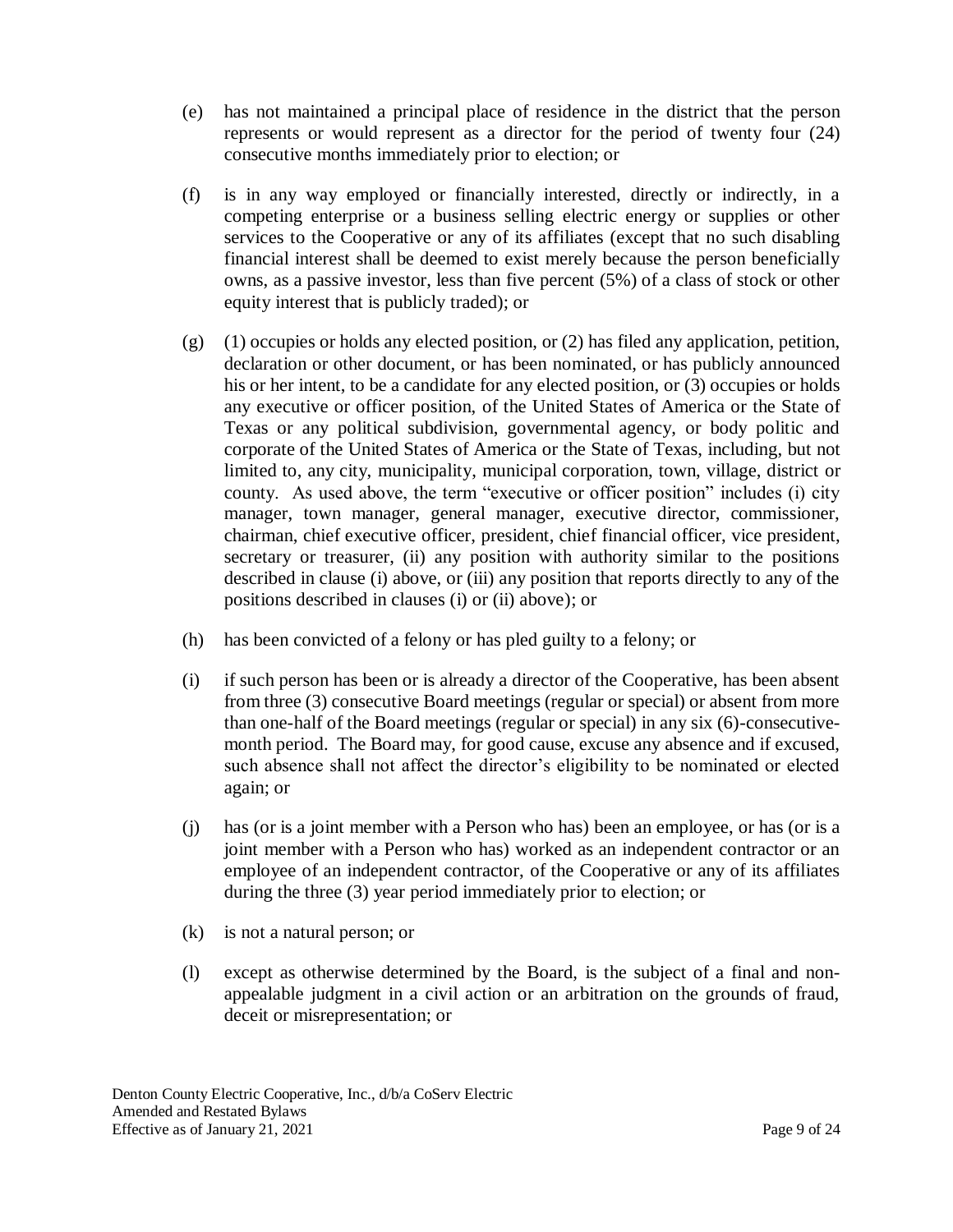- (m) is a Close Relative (defined below) of a Cooperative director, officer or employee; or
- (n) during the one (1) year period immediately prior to election, receives, or has a Close Relative or an affiliate that receives, more than ten percent (10%) of his, her, or its annual gross income, other than insurance or medical benefits or director compensation income, directly or indirectly from the Cooperative or any of its affiliates; or
- (o) is employed by another director or is employed by, or receives more than ten percent (10%) of his or her annual gross income from, an entity which another director controls (including as a director, manager, general partner, or officer) or of which another director owns more than ten percent (10%); or
- (p) is not a citizen of the United States of America.

For purposes of these Bylaws, the term "Close Relative" means an individual who (i) through blood, Law, or marriage, is a spouse, child, stepchild, father, stepfather, mother, stepmother, brother, stepbrother, half-brother, sister, stepsister, half-sister, grandparent, grandchild, father-in-Law, mother-in-Law, brother-in-Law, sister-in-Law, son-in-Law, or daughter-in-Law, or (ii) resides in the same residence. An individual qualified and elected as a director does not become a Close Relative while serving as a director because of a marriage or legal action to which the individual was not a party.

Upon establishment of the fact that a director who was elected on or after February 25, 2010, was not qualified, at the time of his or her election, to be elected in accordance with the preceding provisions of this Section 4.6, the Board shall remove such director from such position. If it is established that a director became, only after his or her election, subject to any disqualifications described above in this Section 4.6 (and, for the purposes of subsections (j) and (n), without reference to any time period stated in such subsections), the Board shall remove such director from such position.

The fact that any director was not qualified to be elected in accordance with, or (after election) becomes subject to any of the disqualifications described in, the preceding provisions of this Section 4.6 shall not affect in any manner whatsoever the validity of any action taken at any meeting of the Board.

**SECTION 4.7. Nominations.** Not less than ninety (90) days nor more than one hundred five (105) days prior to an annual or special meeting at which directors are to be elected, notice shall be given to each member residing within a district from which a director is to be elected at the forthcoming meeting that a director is to be elected at such meeting to serve said district. Said notice shall advise the members that:

(a) Nominations for director shall be by petition, signed by not less than twentyfive (25) members residing, as of the latest date specified in the notice for filing the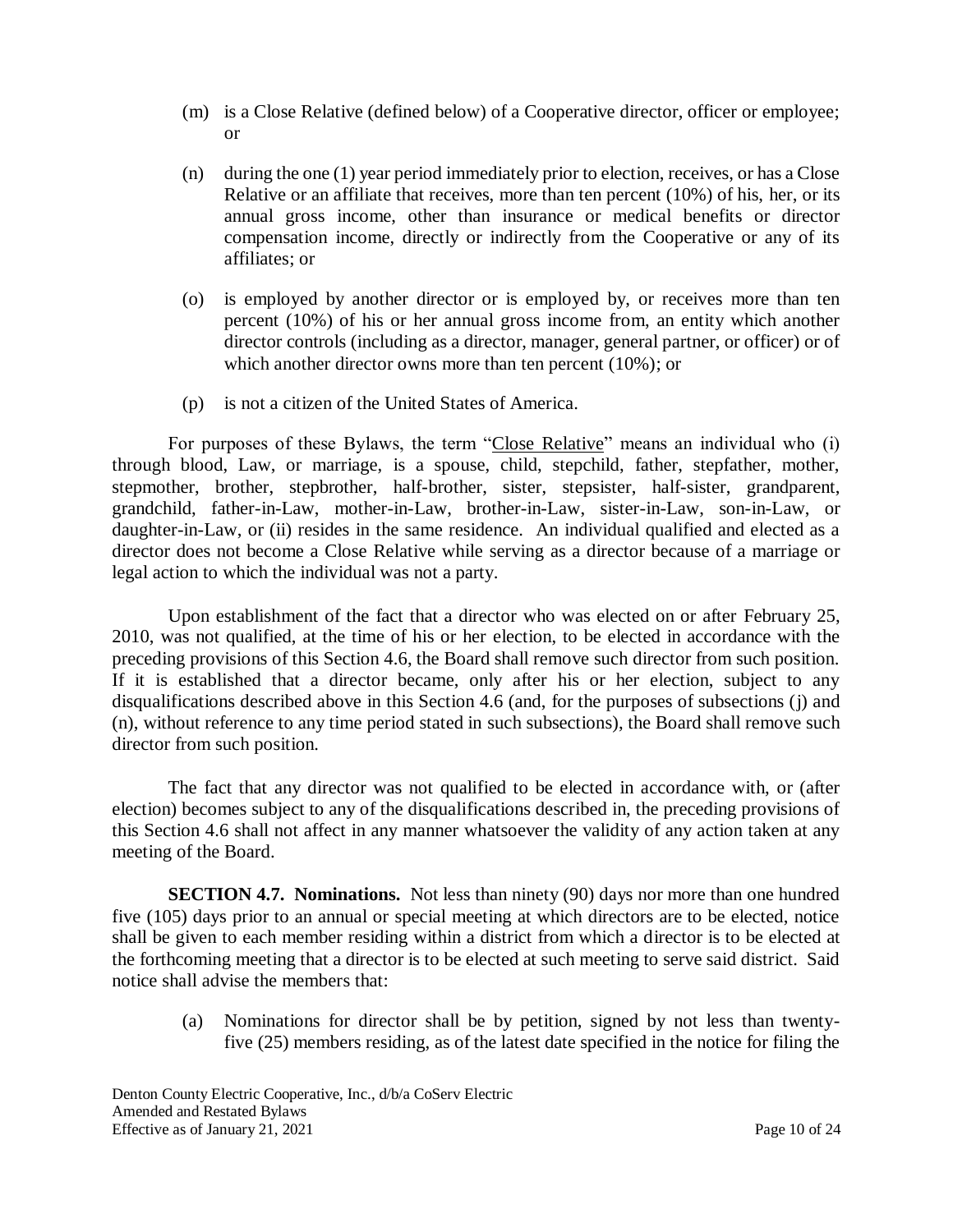petition with the Secretary or such other Person as the Board may designate, within the district from which a director is to be elected.

- (b) Attached to the petition shall be a written consent by the nominee to serve as a director, if elected.
- (c) Petitions for nomination must be filed with the Secretary or such other Person as the Board may designate on or before the date specified in the notice, which date shall be not more than seventy-five (75) days nor less than sixty (60) days prior to the date of the annual or special meeting at which directors are to be elected.

Nominations for director may not be made from the floor at a meeting of members.

### **SECTION 4.8. Election of Directors.**

- (a) Not less than ten (10) days before an annual or special meeting of the members at which directors are to be elected, the Secretary shall be responsible for mailing to each member of the Cooperative as of the Record Date for such meeting a list of nominees for director for each district from which directors are to be elected. This list may be included with the notice of the meeting. Proxy voting shall not be permitted at the meeting. Each member may vote for one nominee from each district. Election of directors shall be by written, printed or, if used, electronic ballot. Ballots shall list the nominees, arranged by district.
- (b) Any nominee from a given district receiving a majority of the votes shall be considered elected as director. In the event no nominee receives a majority of the vote upon the original ballot, a special meeting of the members shall be promptly called for the purpose of conducting a run-off election between the nominees receiving the highest and next highest number of votes (except as otherwise provided in Sections 4.8(c) and (d) below) and the nominee receiving the higher number of votes in the run-off election shall be considered elected as director.
- (c) In the event a nominee from a given district withdraws from an election prior to or on the last date that the Cooperative is able to remove the nominee's name from the ballot, the Cooperative will remove the nominee's name from the ballot and, if the election from which the nominee withdrew is a run-off election, the run-off election will be between the remaining nominees for that district receiving the highest and next highest number of votes upon the original ballot.
- (d) In the event a nominee from a given district withdraws from an election after the last date that the Cooperative is able to remove the nominee's name from the ballot, there is more than one other nominee for that district, and none of the remaining nominees receives a majority of the votes cast (including the votes cast for the withdrawn nominee) upon the original ballot, then a run-off election shall be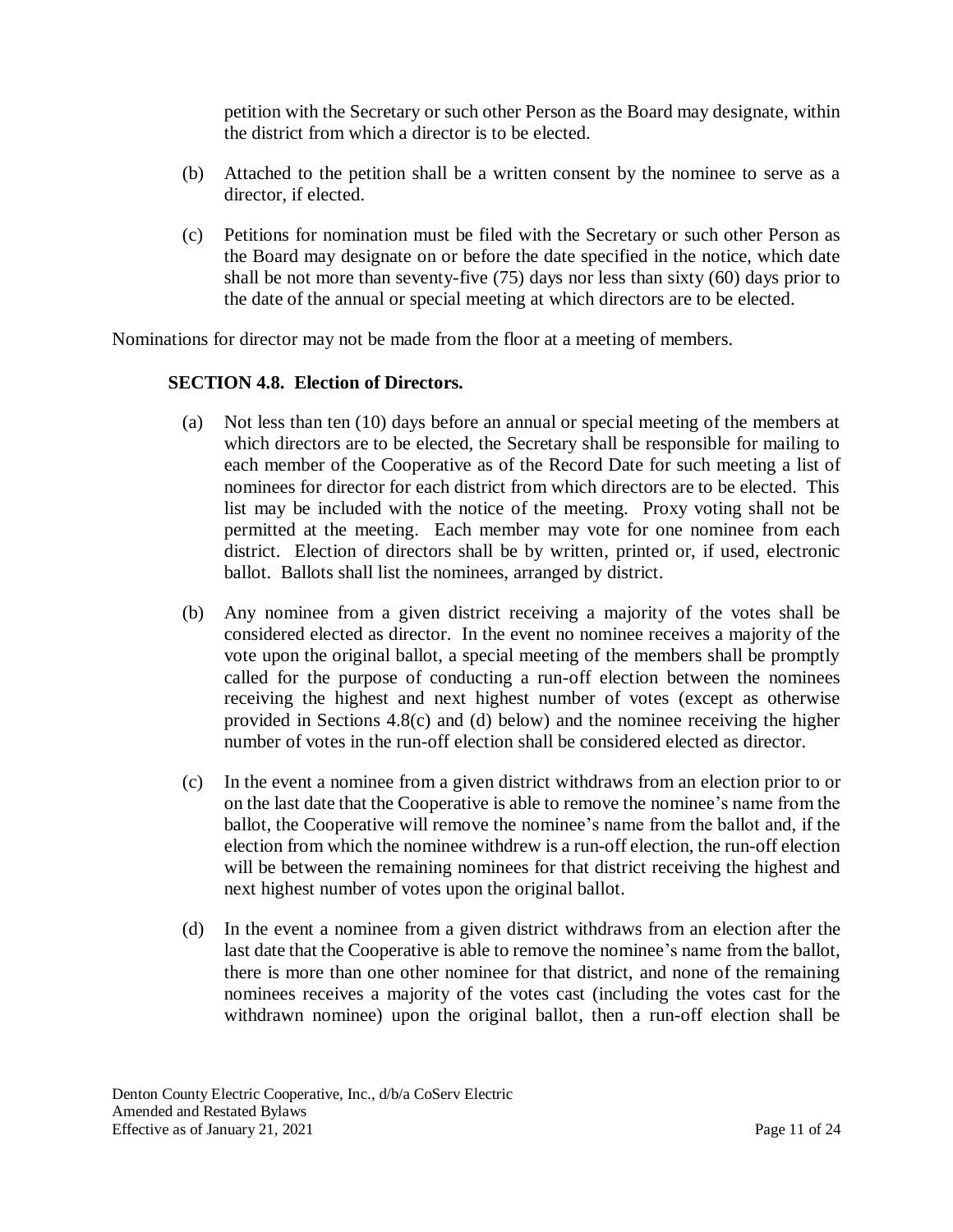conducted between the remaining nominees receiving the highest and next highest number of votes.

(e) In the event a nominee from a given district withdraws from a run-off election after the last date that the Cooperative is able to remove the nominee's name from the ballot and there is only one other nominee for that district, the remaining nominee shall be considered elected as director.

### **SECTION 4.9. Removal of Director by Members or by Board.**

- (a) As provided in this Section 4.9(a) and for cause, any member may bring charges, specifying cause for removal, against a director and, by filing with the Secretary such charges in writing together with a Qualifying Removal Petition (defined below), may request the removal of such director by reason thereof. Any decision on the removal of a director pursuant to this Section 4.9(a) shall be made at a special meeting of the members called (in accordance with Section 3.2 of these Bylaws) for the purpose of making such decision, and such special meeting shall be held within ninety (90) days after the Board, or such other Person as the Board shall designate, determines that the submitted petition is a Qualifying Removal Petition. Such director shall be informed in writing of the charges at least thirty (30) days prior to the meeting of the members at which the charges are to be considered and shall have an opportunity at the meeting to be heard in person or by counsel and to present evidence in respect of the charges; and the Person or Persons bringing the charges against the director shall have the same opportunity. The question of the removal of such director shall be considered and voted upon at the meeting of the members, and voting at such meeting regarding the director's removal shall be in person only. If the director is removed by vote of a majority of the members present at such meeting, then the removal shall be effective immediately, and the vacancy shall be filled at a special meeting of members called (in accordance with Section 3.2 of these Bylaws) for such purpose in accordance with Sections 4.7 and 4.8 of these Bylaws. In the event that the vacancy has not been filled within one hundred twenty (120) days after the date of the director's removal by the members at such meeting, then the vacancy may be filled in accordance with Section 4.10 of these Bylaws. Nothing in this Section 4.9 shall be construed to waive the residency or other qualifications of a director as set forth in Section 4.6 of these Bylaws.
- (b) The term "Qualifying Removal Petition" means a written petition that (i) relates to the requested removal of one (but not more than one) director of the Cooperative (the "Subject Director"), (ii) on each page, clearly states the name of the Subject Director and the charges against the Subject Director, (iii) bears the original signatures of at least five percent (5%) of the Total Membership as of the Record Date for such petition or three hundred (300) members, whichever is less, so long as (A) at least one hundred (100) of the signing members are residents of the district represented by the Subject Director, (B) each member signing the petition (regardless of residence) has dated his, her, or its signature, and (C) all signatures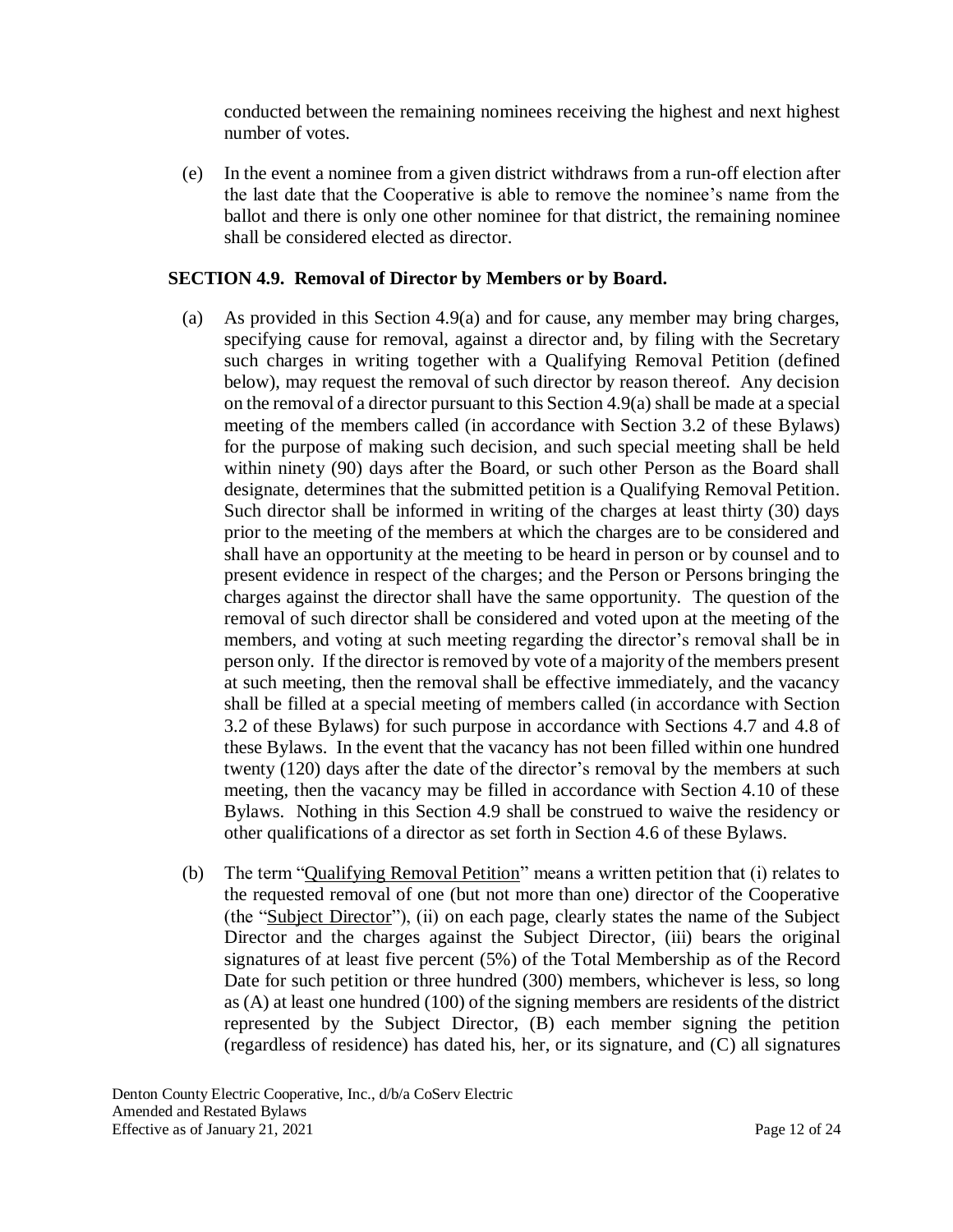are dated within sixty (60) days of the date such petition is filed with the Secretary, and (iv) is submitted to the Board, or such other Person as the Board may designate, for review. If the Board, or such other Person as the Board may designate, determines that the submitted petition is improper, then the submitted petition will not be a Qualifying Removal Petition, and may not be corrected or supplemented, but (if the petitioning members so desire) a new petition must be made and filed with the Secretary in accordance with Section 4.9(a) of these Bylaws.

(c) Charges, specifying cause for removal, against a director may be brought by any three (3) other directors of the Cooperative and submitted to the Board. Any decision on the removal of a director (who, for purposes of this Section 4.9(c), is a "Subject Director") by the Board, which may only be for cause or in accordance with Section 4.6 of these Bylaws, under this Section 4.9(c), shall be made at a regular meeting of the Board or at a special meeting of the Board called for that purpose. The Subject Director shall be informed in writing of the charges at least thirty (30) days prior to the meeting at which the charges are to be considered and shall have an opportunity at the meeting to be heard in person or by counsel and to present evidence in respect of the charges; the directors bringing the charges against the Subject Director shall have the same opportunity. The question of the removal of the Subject Director shall be considered and voted upon at the meeting. If the Subject Director is removed by a vote of two-thirds (2/3) of all of the directors of the Cooperative, other than the Subject Director, then the removal shall be effective immediately. The vacancy may be filled in accordance with Section 4.10 of these Bylaws.

**SECTION 4.10. Vacancies.** If a vacancy occurs on the Board (and if, in the case of a director removed in accordance with Section 4.9(a) of these Bylaws, the members have not filled the vacancy or will not do so in accordance with Section 4.9(a)), the Board shall elect a director to fill the vacancy; provided, however, that if the vacancy occurs not more than one hundred eighty (180) days and not less than one hundred five (105) days prior to the annual meeting (i.e., the earliest date for giving notice under Section 4.7 of these Bylaws) immediately prior to the date on which the former director's term would have otherwise expired, the Board shall not fill the vacancy, but rather the vacancy shall be filled by the election of a director by the members in accordance with these Bylaws at the next annual meeting. If the members fail to elect a director to fill that vacancy at that annual meeting, then the Board shall fill the vacancy. If the Board is filling a vacancy in accordance with this Section 4.10, then (a) the vacancy shall be filled by the affirmative vote of a majority of the remaining directors for the unexpired portion of the term of the former director, and (b) if the vacancy occurs not more than twelve (12) months prior to the annual meeting immediately prior to the date on which the former director's term would have otherwise expired, the director elected by the Board to fill the vacancy shall not be required to satisfy the qualifications of a director set forth in Sections 4.6(e), (g) and (j) of these Bylaws.

**SECTION 4.11. Compensation.** Directors shall not receive any salary for their services as such, except that the Board may by resolution authorize a monthly fixed fee for, and/or a fixed sum for each day or portion thereof spent on, Cooperative business, such as attendance at meetings,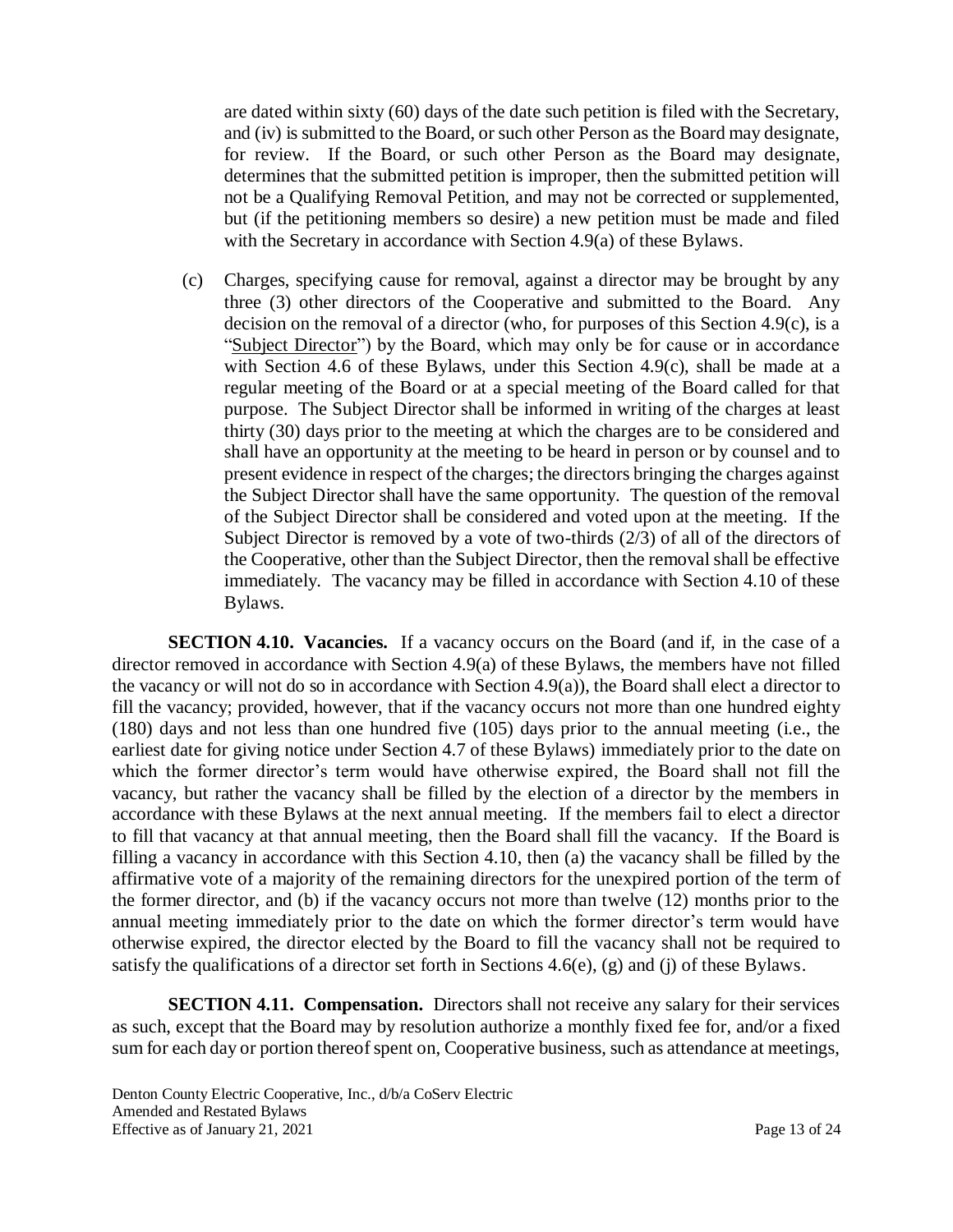conferences, and training programs or performing committee assignments which are authorized by the Board. If authorized by the Board, directors may also be reimbursed for expenses actually and necessarily incurred in carrying out such Cooperative business or granted a reasonable per diem allowance by the Board in lieu of detailed account for some of these expenses. No director shall receive compensation for serving the Cooperative in any other capacity, nor shall any Close Relative of a director receive compensation for serving the Cooperative, unless (a) the payment and amount of compensation shall be specifically authorized by a vote of the members or (b) the service by the director or the director's Close Relative shall have been certified by the Board as an emergency measure.

**SECTION 4.12. Executive Committee of the Board of Directors.** The Board may designate from among its members an executive committee, which shall be composed of one or more of its members, and may designate one or more of its members as alternate members of such executive committee, who may, subject to any limitations imposed by the Board, replace absent or disqualified members at any meeting of such executive committee. Such executive committee, to the extent provided in the resolution of the Board, shall have and may exercise all of the authority of the Board, except where action of the Board is required by applicable Law or by the Articles. Any member of such executive committee may be removed, for or without cause, by the Board. If any vacancy or vacancies occur in the executive committee caused by death, resignation, retirement, disqualification, removal from office or otherwise, the vacancy or vacancies shall be filled by the Board. Such executive committee shall keep regular minutes of its proceedings and report the same to the Board when required.

**SECTION 4.13. Director Resignation.** A director may resign at any time by giving written notice of resignation to the President or the Secretary. The resignation shall be effective when given unless the notice of resignation specifies a later date. If a resignation has a delayed effective date, the vacancy resulting from the resignation may be filled in accordance with Section 4.10 of these Bylaws so long as the successor does not become a director until the effective date of the resignation.

**SECTION 4.14. Restriction on Employment of Directors.** No Person who is, or has served as, a director of the Cooperative shall be eligible for employment with the Cooperative or any of its affiliates during the period of service as a director and during the three (3) year period immediately thereafter.

#### **Article V Board Meetings**

**SECTION 5.1. Regular Meetings.** A regular meeting of the Board shall be held without notice, immediately after, and at the same place as, the annual meeting of the members unless the officer presiding at the annual meeting designates another date, time, and/or place for said meeting, which date shall be not more than thirty (30) days from the date of the annual meeting. A regular meeting of the Board shall also be held monthly at such time and place within one of the counties served by the Cooperative as designated by the Board. Such regular monthly meetings may be held without notice other than such resolution fixing the time and place thereof.

Denton County Electric Cooperative, Inc., d/b/a CoServ Electric Amended and Restated Bylaws Effective as of January 21, 2021 Page 14 of 24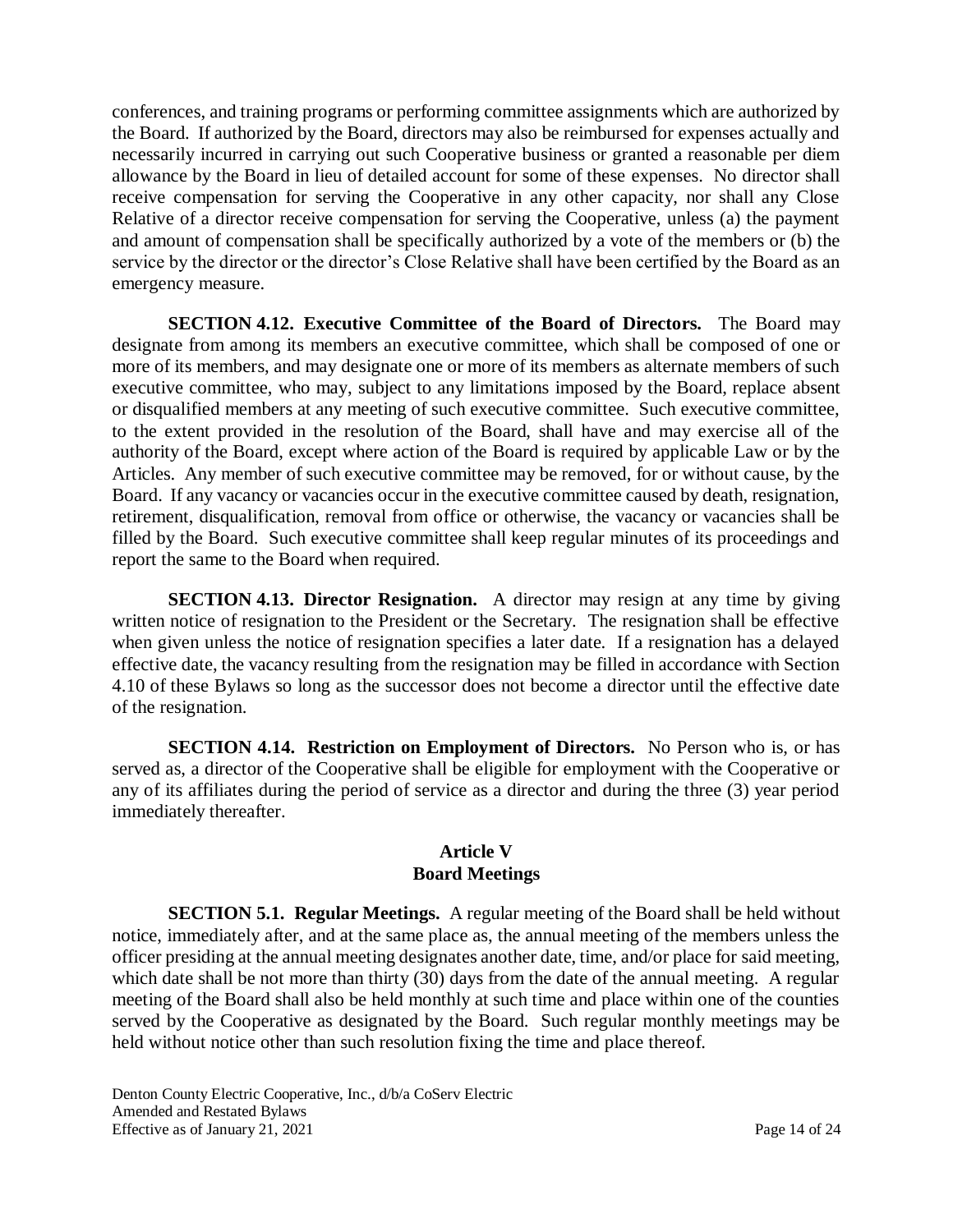**SECTION 5.2. Special Meetings.** Special meetings of the Board may be called by the President or by any four directors, and it shall thereupon be the duty of the Secretary to cause notice of such meeting to be given as hereinafter provided. The President or directors calling the meeting shall fix the time and place for the holding of the meeting. The special meeting may be held in, or out of, the state in which the Cooperative is located.

**SECTION 5.3. Notice of Board Meetings.** At least two (2) days' written notice of the time and place of any special meeting of the Board shall be given (in accordance with Section 11.1 of these Bylaws) or delivered (in accordance with this Section 5.3) to each director, by or at the direction of the Secretary, or upon any failure to do so by the Secretary, by the President or any director properly calling the meeting. If mailed by first-class United States mail, such notice shall be deemed to be delivered when deposited in the United States mail addressed to the director, with postage thereon prepaid.

**SECTION 5.4. Quorum.** A majority of the directors in office immediately before a Board meeting shall constitute a quorum; provided, that if less than such majority of the directors is present at said meeting, a majority of the directors present may adjourn the meeting from time to time; and provided further, that the Secretary shall notify any absent directors of the time and place of such adjourned meeting. An interested director may be counted in determining whether a quorum is present to vote or act upon a matter in which the director is interested. The act of a majority of the directors present at a meeting at which a quorum is present shall be the act of the Board, except as otherwise provided in these Bylaws. Any action that the Board has authority to take or cause to be taken under these Bylaws and the other Governing Documents shall be subject to the Board's sole discretion.

# **SECTION 5.5. Conduct of Board Meetings.**

- (a) A regular meeting or special meeting may be conducted with absent directors participating, and deemed present in person, through any means of communications equipment permitted by Law (including conference telephone) by which all directors participating in the meeting may communicate with each other during the Board meeting.
- (b) If a quorum is present at a Board meeting, then (i) in descending priority, the following Board officers may preside at the meeting: President, vice president, Secretary, and treasurer, and (ii) if no officer is present or desires to preside at the meeting, then the directors attending the meeting must elect a director to preside over the meeting.

**SECTION 5.6. Board Action by Written Consent.** Except for any action under Section 4.9(c) of these Bylaws, the Board may take an action required or permitted to be taken at a Board meeting, without a Board meeting, if the action is: (a) taken by all directors; and (b) evidenced by one or more written consents ("Director Written Consent"): (i) describing the action taken; (ii) signed by each director; and (iii) included with the Board meeting minutes. Except as a different effective date is stated or provided in the Director Written Consent, action taken by Director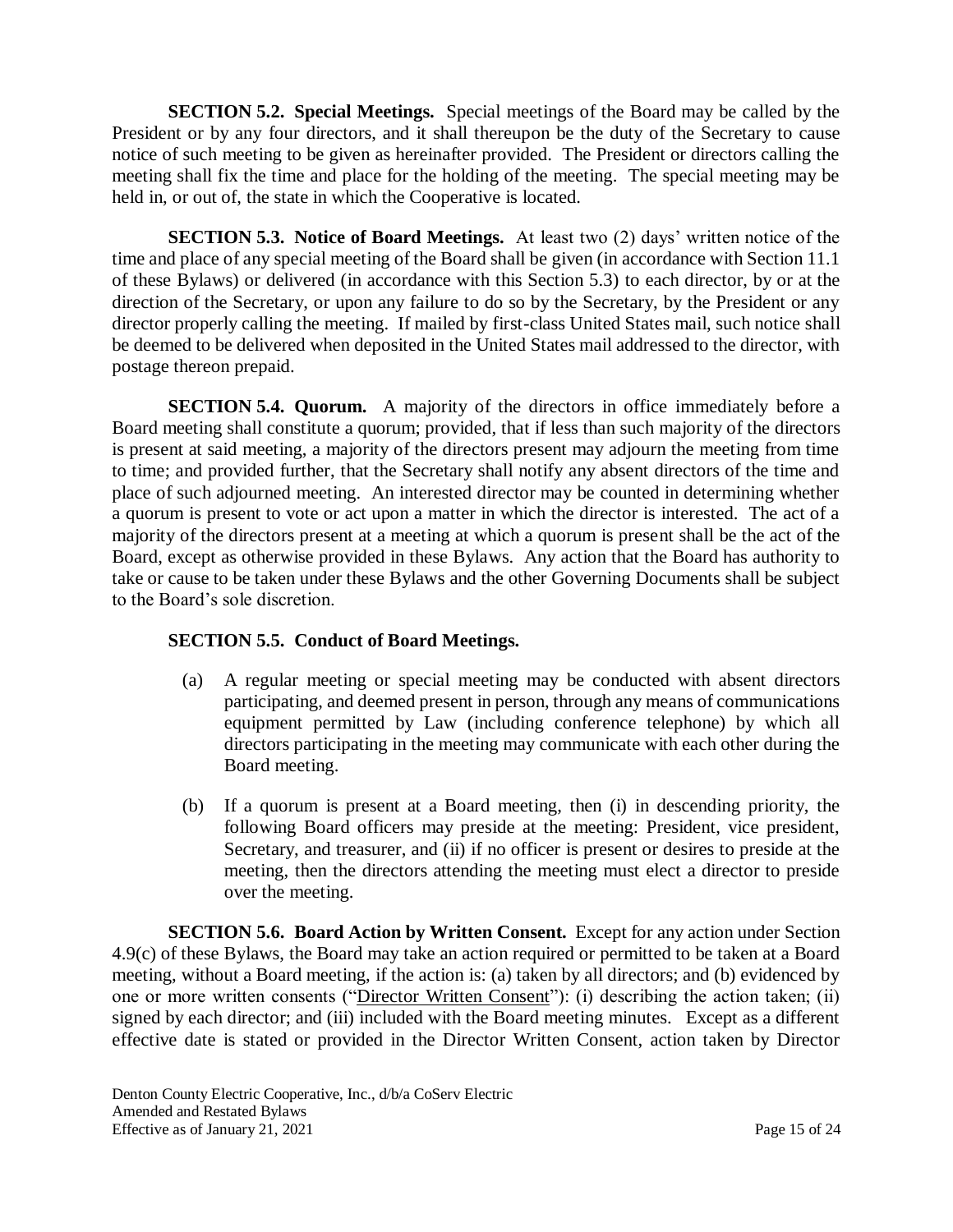Written Consent is effective when the last director signs the Director Written Consent. A Director Written Consent may be signed in counterparts. A Director Written Consent has the effect of, and may be described as, a Board meeting vote.

### **Article VI Board Officers; Other Officers and Agents**

**SECTION 6.1. Number.** The Board shall elect from its membership a President, vice president, Secretary and treasurer. The offices of Secretary and treasurer may be held by the same person. At the discretion of the Board, the President may use the title "Chairman" and/or the vice president of the Board may use the title "Vice Chairman".

**SECTION 6.2. Election and Term of Office.** The Board officers shall be elected by an affirmative vote of a majority of all of the directors, by voice or by ballot, annually, by and from the Board at the first meeting of the Board held after the annual meeting of the members. The election shall be by ballot upon request of any director. If the election of officers shall not be held at such meeting, such election shall be held as soon thereafter as may be convenient. The terms of such elected officers shall begin the day after the Board meeting at which they are elected, and each officer shall hold office until his or her successor shall have been elected and shall have qualified. A vacancy in any office shall be filled by the Board for the unexpired portion of the term of such office.

**SECTION 6.3. Removal or Resignation of Officers and Agents.** Any Board officer and any Cooperative officer or agent elected or appointed by the Board may be removed by the Board whenever in its judgment the best interests of the Cooperative will be served thereby. In addition, any Board officer or Cooperative officer may resign from office at any time by giving written notice of resignation to the Board. The removal or resignation from office of or by any Board officer shall not necessarily affect such director's continued service as a director, but a director who is removed or resigns as director in accordance with these Bylaws shall cease to be a Board officer upon his or her removal or resignation.

**SECTION 6.4. President.** The President shall:

- (a) unless otherwise determined by the directors, preside at all meetings of the Board;
- (b) sign, with the Secretary, certificates of membership the issue of which shall have been authorized by the Board or the members, and may sign any deeds, mortgages, deeds of trust, notes, bonds, contracts or other instruments authorized by the Board to be executed, except in cases in which the signing and execution thereof shall be expressly delegated by the Board or by these Bylaws to some other officer or agent of the Cooperative, or shall be required by Law to be otherwise signed or executed; and
- (c) in general perform all duties incident to the office of President and such other duties as may be prescribed by the Board from time to time.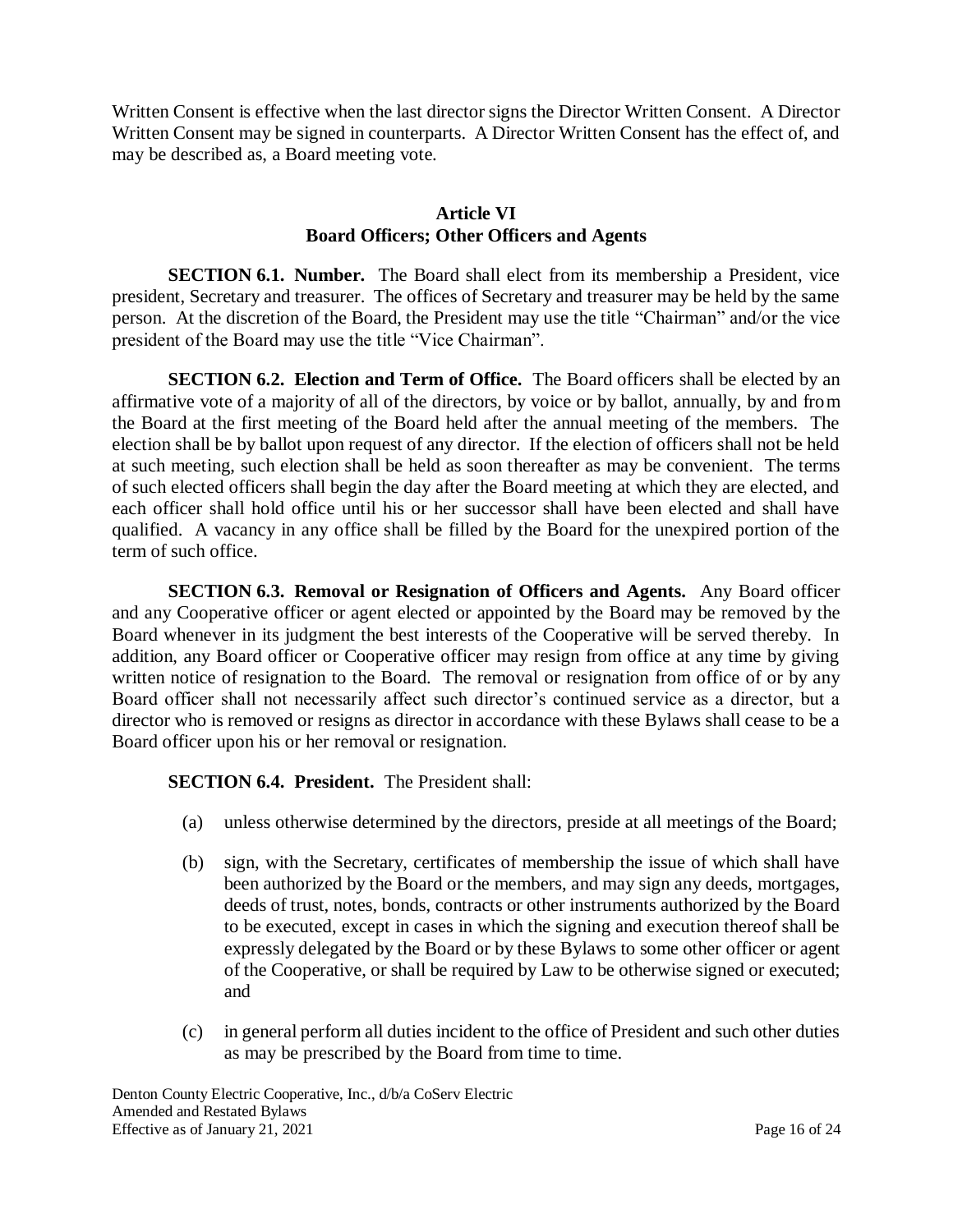**SECTION 6.5. Vice President.** In the absence of the President, or in the event of his or her inability or refusal to act, the vice president of the Board shall perform the duties of the President, and when so acting shall have all the powers of and be subject to all the restrictions upon the President. The vice president of the Board shall also perform such other duties as from time to time may be assigned to such officer by the Board.

**SECTION 6.6. Secretary.** The Secretary shall be responsible for:

- (a) keeping the minutes of the meetings of the members and of the Board in books provided for that purpose;
- (b) seeing that all notices are duly given in accordance with these Bylaws or as required by Law;
- (c) the safekeeping of the corporate books and records and the seal of the Cooperative and affixing the seal of the Cooperative to all certificates of membership prior to the issue thereof, and to all documents, the execution of which on behalf of the Cooperative under its seal is duly authorized in accordance with the provisions of these Bylaws;
- (d) keeping a register of the names and post office addresses of all members;
- (e) signing, with the President, certificates of membership the issue of which shall have been authorized by the Board or the members;
- (f) keeping on file at all times a complete copy of the Articles and the Bylaws of the Cooperative containing all amendments thereto (which copy shall always be open to the inspection of any member) and at the expense of the Cooperative, furnishing a copy of the Bylaws and of all amendments thereto to any member upon request; and
- (g) in general performing all duties incident to the office of Secretary and such other duties as from time to time may be assigned to such officer by the Board.

**SECTION 6.7. Treasurer.** The Treasurer of the Board shall perform all duties, shall have all responsibility, and may exercise all authority, as prescribed by the Board.

**SECTION 6.8. Other Cooperative Representatives.** The Board may appoint other officers, agents and employees of the Cooperative, and authorized designees of the Board may appoint such other agents and employees of the Cooperative, as the Board or its designees (as the case may be) consider necessary. Such other officers, agents and employees may be given such titles as determined by the Board or its designees.

**SECTION 6.9. Bonds of Officers.** The Treasurer and any other officer or agent of the Cooperative charged with responsibility for the custody of any of its funds or property may be bonded in such sum and with such surety as the Board shall determine. The Board in its discretion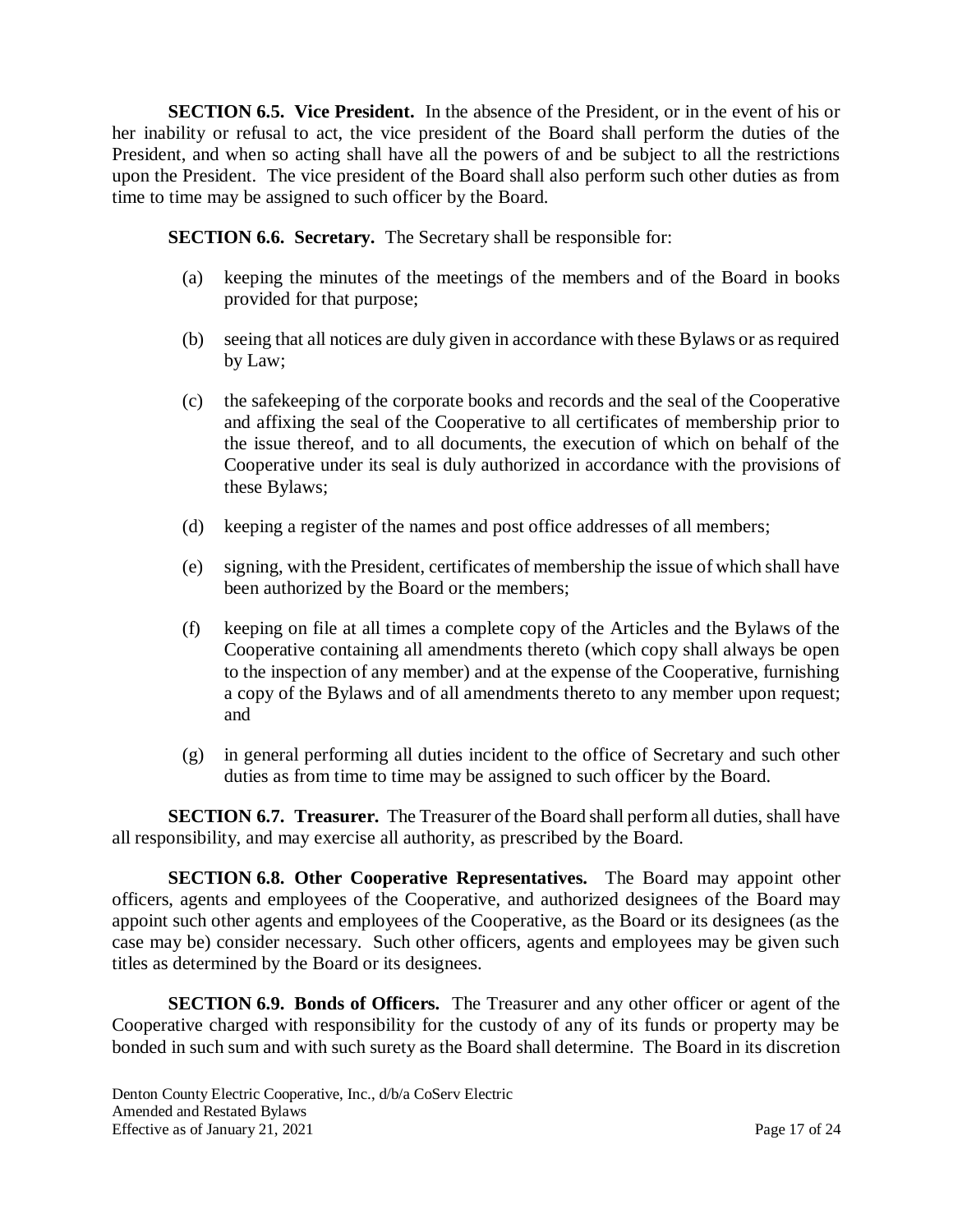may also require any other officer, agent or employee of the Cooperative to be bonded in such amount and with such surety as it shall determine.

**SECTION 6.10. Compensation.** The powers, duties and compensation of officers of the Board and the Cooperative and of agents and employees of the Cooperative shall be fixed by, or as authorized or delegated by, the Board, subject to the provisions of these Bylaws with respect to compensation for a director and Close Relatives of a director.

**SECTION 6.11. Reports.** The officers of the Cooperative shall submit at each annual meeting of the members reports covering the business of the Cooperative for the previous fiscal year. Such reports shall set forth the condition of the Cooperative at the close of such fiscal year. At the option of the Board, the officers may submit a report based on the last audit. If the audit report is used, the fiscal year report shall be available for inspection by any member.

**SECTION 6.12. Advisory Directors and Other Representatives of the Board**. The Board shall have the power to appoint from time to time one or more natural persons to serve as a representative of the Board. A person appointed as a representative of the Board may be given the title of "Advisory Director" or such other title as determined by the Board. Such representative shall have such powers, duties and compensation as the Board may prescribe from time to time. The Board may remove any such representative appointed by the Board if the Board determines that such removal will serve the best interest of the Cooperative.

# **Article VII Non-Profit Operation**

**SECTION 7.1. Definitions.** In this Article VII, the term "patron" means a member of the Cooperative who is eligible to receive an allocation of capital credits as a result of the purchase of electric energy from the Cooperative as defined in Section 1.7 of these Bylaws.

**SECTION 7.2. Interest or Dividends on Capital Prohibited.** The Cooperative shall at all times be operated on a cooperative non-profit basis for the mutual benefit of its patrons. No interest or dividends shall be paid or payable by the Cooperative on any capital furnished by its patrons.

# **SECTION 7.3. Patronage Capital in Connection with Furnishing Electric Energy.**

(a) In the furnishing of electric energy, the Cooperative's operations shall be so conducted that all patrons will through their patronage furnish capital for the Cooperative. In order to induce patronage and to assure that the Cooperative will operate on a non-profit basis, the Cooperative is obliged to account on a patronage basis to all its patrons for all amounts received and receivable from the furnishing of electric energy in excess of operating costs and expenses properly chargeable against the furnishing of electric energy. All such amounts in excess of operating costs and expenses at the moment of receipt by the Cooperative are received with the understanding that they are furnished by the patrons as capital. The Cooperative is obligated to pay by credits to a capital account for each patron all such amounts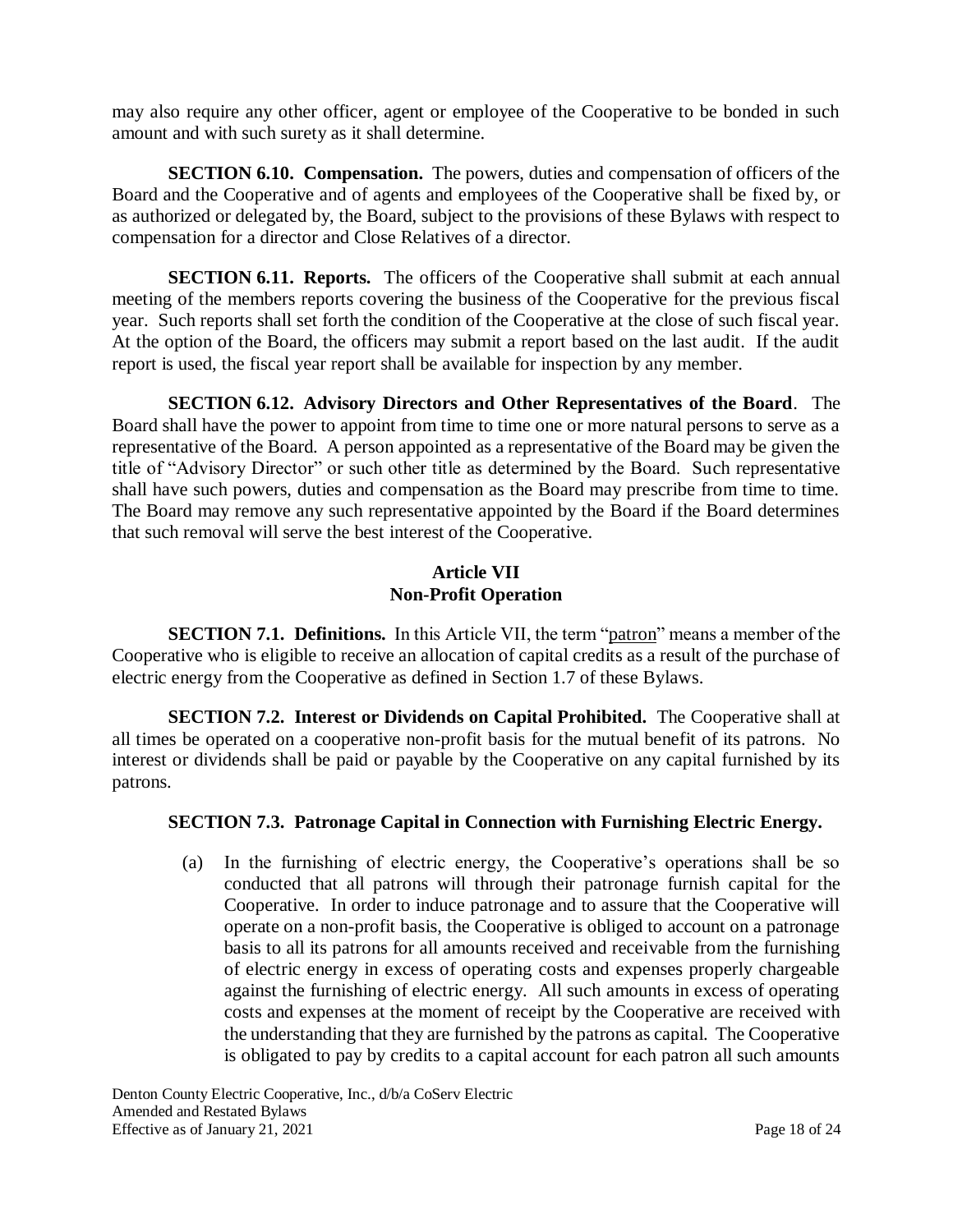in excess of operating costs and expenses. The books and records of the Cooperative shall be set up and kept in such a manner that at the end of each fiscal year the amount of capital, if any, so furnished by each patron is clearly reflected and credited in an appropriate record to the capital account of each patron, and the Cooperative shall within a reasonable time after the close of the fiscal year notify each patron of the amount of capital so credited to his account. All such amounts credited to the capital account of any patron shall have the same status as though they had been paid to the patron in cash in pursuance of a legal obligation to do so and the patron had then furnished the Cooperative corresponding amounts for capital.

- (b) All other amounts received by the Cooperative other than in the furnishing of electric energy in excess of costs and expenses may in the discretion of the Board and insofar as permitted by Law, be (a) used to offset any losses incurred during the current or any prior fiscal year, (b) used to establish reserves and other capital not assignable to the patrons prior to the dissolution of the Cooperative, and (c) to the extent not needed for these purposes, allocated to its patrons on a patronage basis and any amount so allocated shall be included as part of the capital credited to the accounts of patrons, as herein provided.
- (c) In the event of dissolution or liquidation of the Cooperative, after all outstanding indebtedness of the Cooperative shall have been paid, outstanding capital credits shall be retired without priority on a pro rata basis before any payments are made on account of property rights of members. If, at any time prior to dissolution or liquidation, the Board shall determine that the financial condition of the Cooperative will not be impaired thereby, the capital credited to patrons' accounts may be retired in full or in part. After December 1, 1989, the Board shall determine the method, basis, priority, and order of retirement, if any, for all amounts furnished as capital.
- (d) The Cooperative shall have the right to offset the retirement approved by the Board for a patron against the debt owed to the Cooperative by such patron. The Cooperative, before retiring any capital credit of any patron's account, shall deduct from the retirement of capital credits any amount owing by such patron to the Cooperative. This provision shall apply to all retirements of capital credits.
- (e) Capital credited to the account of each patron shall be assignable only on the books of the Cooperative pursuant to written instruction from the assignor and only to successors in interest or successors in occupancy in all or a part of such patron's premises served by the Cooperative unless the Board, acting under policies of general application, shall determine otherwise.
- (f) Notwithstanding any other provision of these Bylaws, the Board at its discretion, shall have the power at any time upon the death of any patron, if the legal representatives of his estate shall request in writing that the capital credited to any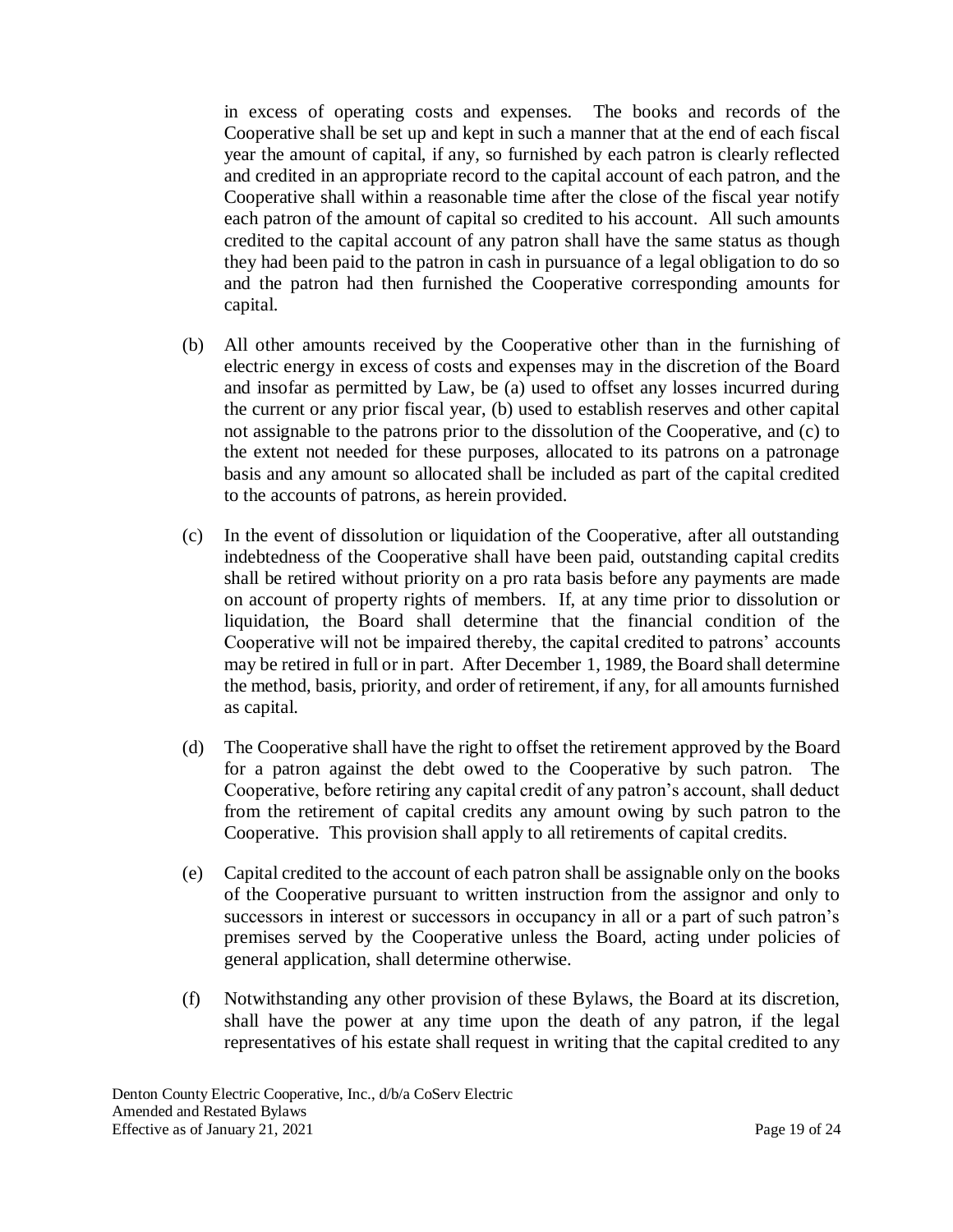such patron be retired prior to the time such capital would otherwise be retired under the provisions of these Bylaws, to retire capital credited to any such patron immediately upon such terms and conditions as the Board, acting under policies of general application, and the legal representatives of such patron's estate shall agree upon; provided, however, that the financial condition of the Cooperative will not be impaired thereby.

(g) The patrons of the Cooperative, by dealing with the Cooperative, acknowledge that the terms and provisions of the Articles and the Bylaws shall constitute and be a contract between the Cooperative and such patron, and both the Cooperative and the patrons are bound by such contract, as fully as though each patron had individually signed a separate instrument containing such terms and provisions. The provisions of this Article VII shall be called to the attention of each patron of the Cooperative by posting in a conspicuous place in the Cooperative's office.

# **Article VIII**

#### **Sale, Mortgage or Encumbrance of Property**

**SECTION 8.1 Sale of All or Substantially All Property**. The Cooperative may not sell, lease (as lessor) or otherwise dispose of all or any substantial portion of its property unless such sale, lease or other disposition is authorized at a meeting of the members of the Cooperative by the affirmative vote of not less than two-thirds of all of such members and unless the notice of such proposed sale, lease or other disposition shall have been contained in the notice of the meeting.

**SECTION 8.2 Mortgage or Encumbrance**. The Board, without authorization by the members of the Cooperative, shall have full power and authority to authorize the Cooperative to, and the Cooperative may, at any time or from time to time borrow monies from, and incur indebtedness and obligations to, any Person and (notwithstanding any requirement or condition of Section 8.1 of these Bylaws) grant a mortgage, deed of trust or other contractual lien upon, a security interest in, a pledge or assignment of and/or other encumbrance upon any or all of the Cooperative's property and assets, whether acquired or to be acquired, as well as the revenues and income therefrom, all upon such terms and conditions as the Board shall determine, to secure any indebtedness or any other obligation of the Cooperative.

### **Article IX Seal**

The corporate seal of the Cooperative shall have inscribed thereon the name of the Cooperative and the word "seal."

### **Article X Financial Transactions**

**SECTION 10.1. Contracts.** Except as otherwise provided in these Bylaws, the Board may authorize any officer or officers, agent or agents to enter into any contract or execute and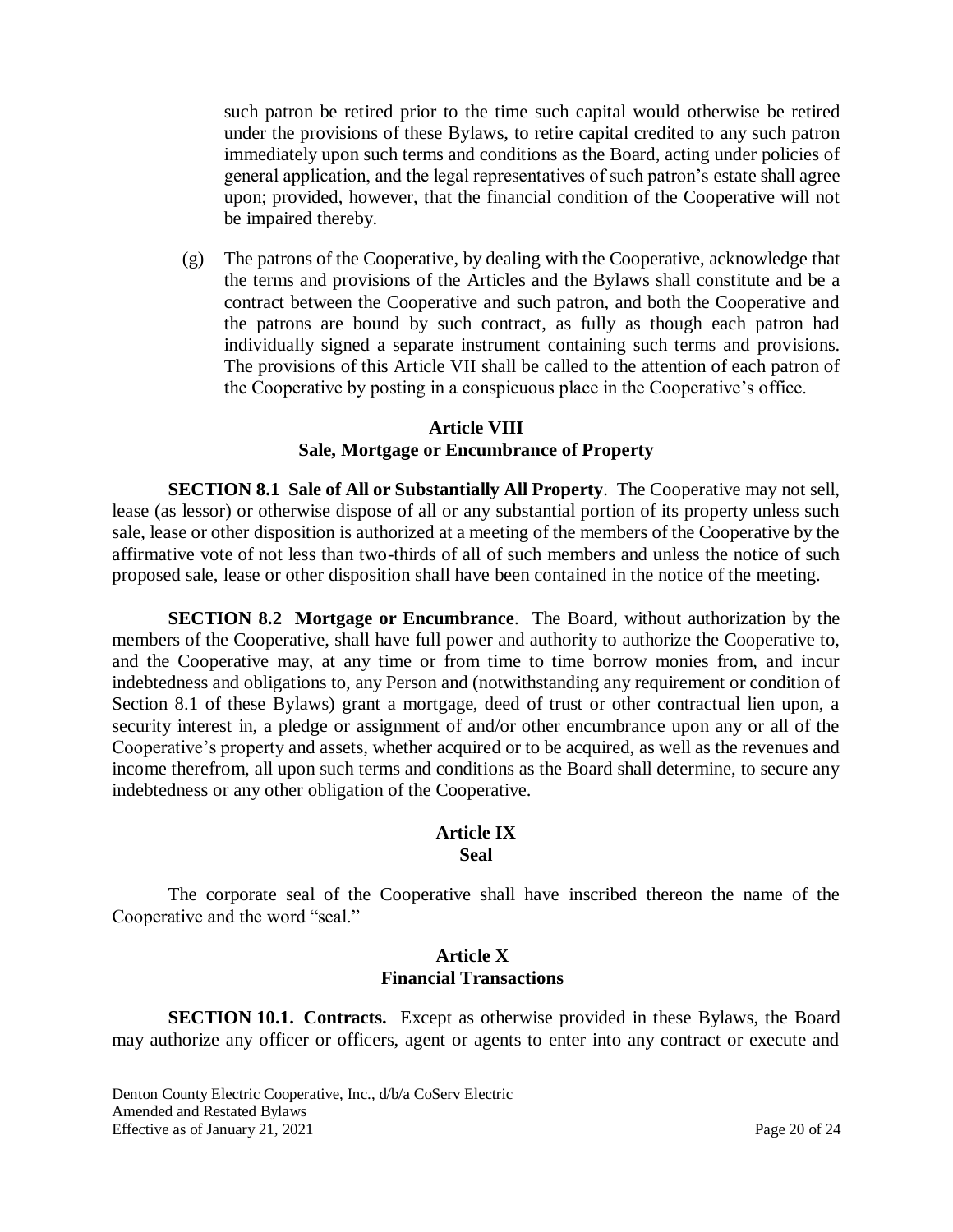deliver any instrument in the name and on behalf of the Cooperative, and such authority may be general or confined to specific instances.

**SECTION 10.2. Fiscal Year.** The Board may determine and modify the Cooperative's fiscal year. Except as otherwise provided by the Board, the fiscal year of the Cooperative shall begin on the first day of January of each year and shall end on the thirty-first day of December of the same year.

## **Article XI Miscellaneous**

#### **SECTION 11.1. Notice.**

(a) Except as otherwise provided in these Bylaws, any notice required under these Bylaws must be written and communicated: (i) in person or by local courier; (ii) by facsimile or, if and as permitted by Law, electronic communication or other form of wire or wireless communication; (iii) by mail or overnight courier; (iv) by newsletter, magazine or other publication regularly sent to members; or (v) only if the above-listed forms of communicating notice are impractical, then by newspaper or magazine (or similar publication) of general circulation in the area where published, or by radio, television or other form of public broadcast communication.

Written notice is correctly addressed to a member, including a director as such, if addressed to the member's or the director's address shown in the Cooperative's records.

If addressed or delivered to the member's address shown in the Cooperative's records, then a written notice or report delivered as part of a newsletter, magazine or other publication regularly sent to members constitutes a written notice or report to all members: (1) residing at the address; or (2) having the same address shown in the Cooperative's records.

(b) Except as otherwise provided in these Bylaws, notice shall be deemed given and effective upon the earliest of: (i) if delivered in person or by local courier, then upon receipt or refusal of receipt by the addressee; (ii) if sent by facsimile or, if and as permitted by Law, electronic communication or other form of wire or wireless communication, then upon receipt by the addressee; (iii) if mailed with first-class postage affixed, then three (3) days after deposit in the United States Mail; (iv) if sent by registered or certified mail, return receipt requested, and if the return receipt is signed by, or on behalf of, the addressee, then on the date indicated on the return receipt; (v) if sent by overnight courier, then one (1) business day after deposit with the overnight courier; (vi) if sent by newsletter, magazine or other publication regularly sent to members with periodical or other appropriate postage affixed, then three (3) days after deposit in the United States Mail; or (vii) if by newspaper or magazine (or similar publication) of general circulation in the area where published,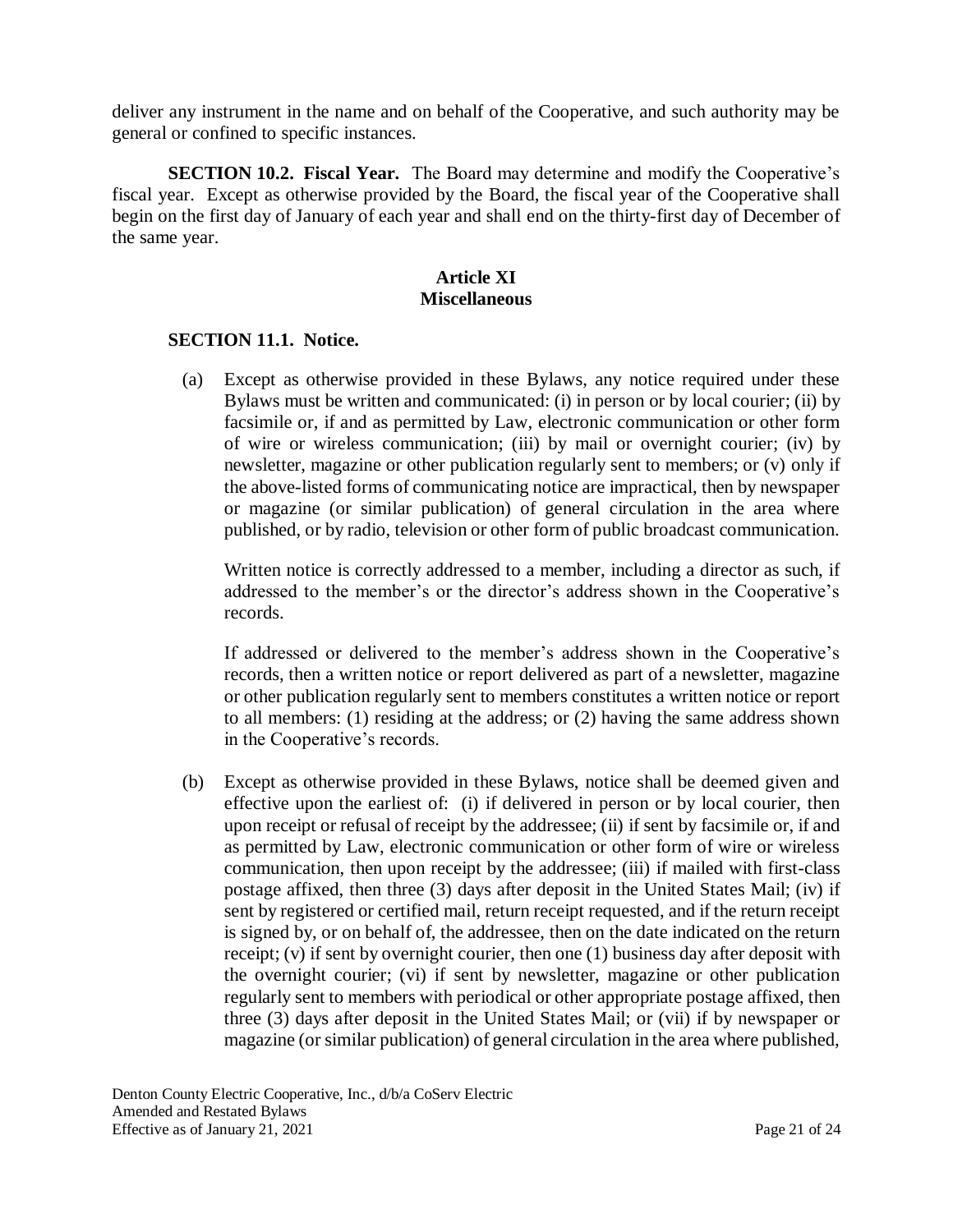or by radio, television or other form of public broadcast communication, then on the date of publication of such newspaper, magazine (or similar publication) or radio, television or public broadcast communication.

**SECTION 11.2. Waiver of Notice.** Any member or director may waive in writing any notice of a meeting required to be given by these Bylaws, and such waiver may be before or after the meeting. The attendance of a member or director at any meeting shall constitute a waiver of notice of such meeting by such member or director, except in case a member or director shall attend a meeting for the express purpose of objecting to the transaction of any business on the ground that the meeting has not been lawfully called or convened.

**SECTION 11.3. Policies, Rules, Regulations, Etc.** The Board shall have power to make and adopt such policies, rules, regulations, requirements, guidelines, procedures, programs, determinations, resolutions and actions, not inconsistent with Law, the Articles or these Bylaws, as it may deem advisable for the management of the business and affairs of the Cooperative.

**SECTION 11.4. Accounting System and Reports.** The Board shall cause to be established and maintained an accounting system in accordance with generally accepted accounting principles, subject to applicable laws and rules and regulations of any regulatory body having jurisdiction over the Cooperative. The Board shall also, after the close of each fiscal year, cause to be made by a certified public accountant, a full and complete audit of the accounts, books and financial condition of the Cooperative as of the end of such fiscal year. A report of such audit shall be made available for inspection by any member upon written request. The Board may adopt an audit year to cover a period other than the fiscal year.

**SECTION 11.5. Governing Law.** These Bylaws shall be governed by, and interpreted under, the laws of the State of Texas.

**SECTION 11.6. Titles and Headings; Certain Defined Terms.** Titles and headings of Bylaw Articles, Sections, and subsections are for convenience and reference and do not affect the interpretation of a Bylaw Article, Section, or subsection. In these Bylaws, unless the context otherwise requires, (a) the term "including" means "including, without limitation," (b) the term "Person" means any natural person, any corporation, limited liability company, partnership, limited partnership, trust, association, or any other entity of any kind, or any government or governmental authority or entity of any kind, and (c) the terms "hereof," "herein," and the like refer to these Bylaws as a whole, and not to any particular provision of these Bylaws.

**SECTION 11.7. Partial Invalidity.** When reasonably possible, every Bylaw Article, Section, subsection, paragraph, sentence, clause, or provision (collectively, "Bylaw Provision") must be interpreted in a manner by which the Bylaw Provision is valid. The invalidation of a Bylaw Provision by an entity possessing proper jurisdiction and authority, which invalidation does not alter the fundamental rights, duties, and relationship between the Cooperative and its members, does not invalidate the remaining Bylaw Provisions.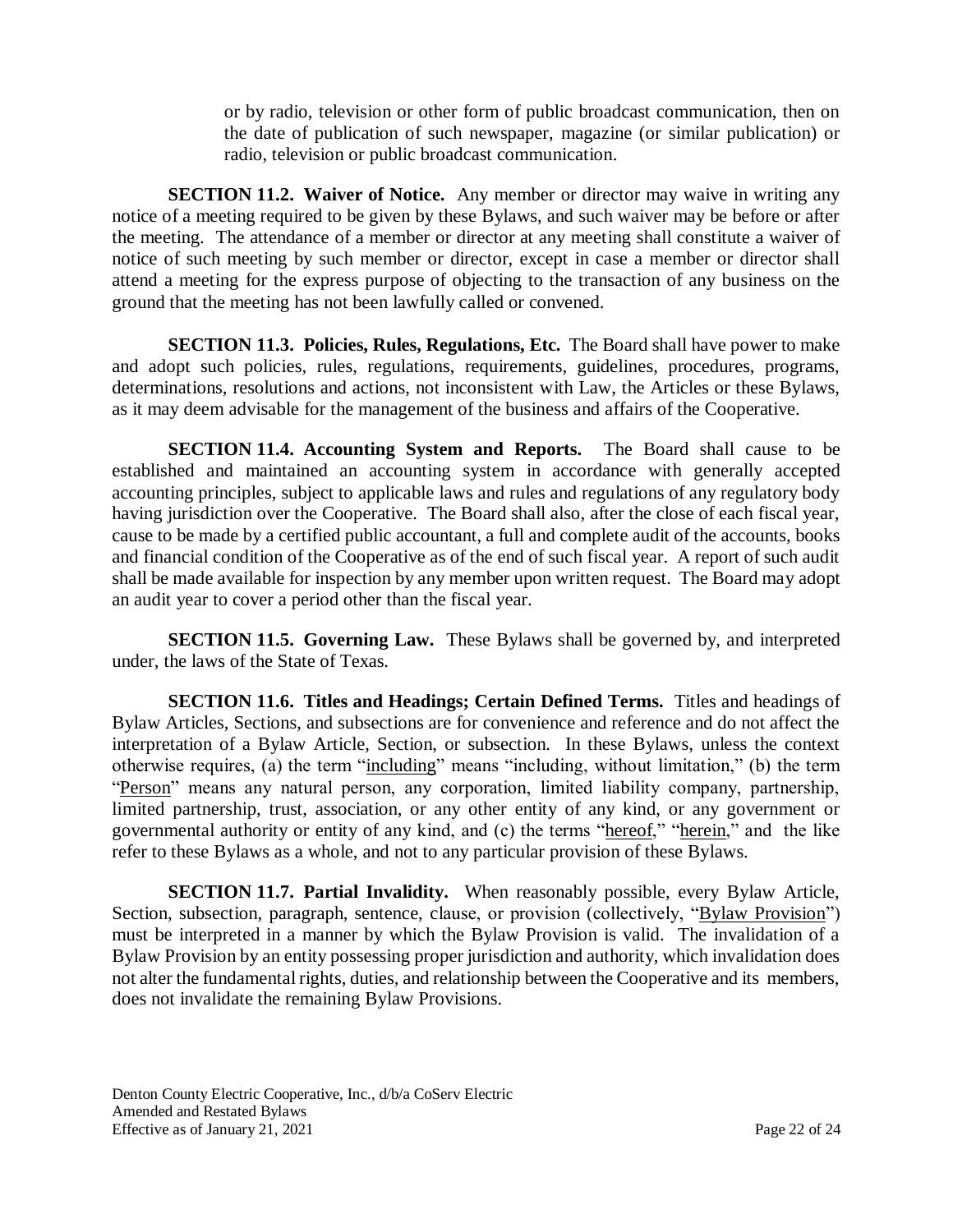**SECTION 11.8. Lack of Notice.** The failure of a member or director to receive notice of a meeting, action, or vote does not affect, or invalidate, an action or vote taken by the members or the Board.

### **Article XII Amendments**

These Bylaws may be altered or amended by the affirmative vote of not less than twothirds (2/3) of the directors at any regular or special meeting.

Notwithstanding any other provisions of these Bylaws, an affirmative vote of at least 51% of the members shall be required to alter, amend or repeal Article XII. – Amendments, unless otherwise provided by Law.

# **Article XIII Territorial Integrity**

If in keeping with the terms of the Cooperative's various mortgages, and its obligations for payments of its loans, if any, to the United States of America, it appears that proposed territorial changes or development may unfavorably affect the Cooperative's ability to promptly pay its loans or provide service to its members, and that such unfavorable result may be avoided by territorial development favorably to the Cooperative, the Cooperative may aid in such development by donations or loans in such amounts as may appear equitable, and upon such terms and conditions as may be determined by the Board.

## **Article XIV Rights Retained**

This revision of the Bylaws of Denton County Electric Cooperative, Inc. is not to be construed as a conveyance, waiver or abandonment of any right, title or interest had or acquired by the Cooperative or any member under any federal or state statute, original bylaws, or any amendment or any revision of these Bylaws, or any contract or agreement had or made with the United States of America, acting by and through the Administrator of Rural Electrification, or any amendment, or any supplemental agreement, had with any governmental agency, but any and all such right, title and interest so acquired by the Cooperative or any member of the Cooperative, whether mentioned herein or not, are especially reserved and retained by the Cooperative.

### **Article XV Law and Articles; Governing Documents**

**SECTION 15.1. Law and Articles.** These Bylaws are subject to Law and the Articles. If, and to the extent that, a Bylaw violates or directly conflicts with Law or the Articles, then the Law or the Articles control. For the avoidance of doubt, if any provision of these Bylaws, permitted by Law or the Articles, is more restrictive, or includes a standard that is more restrictive,

Denton County Electric Cooperative, Inc., d/b/a CoServ Electric Amended and Restated Bylaws Effective as of January 21, 2021 Page 23 of 24